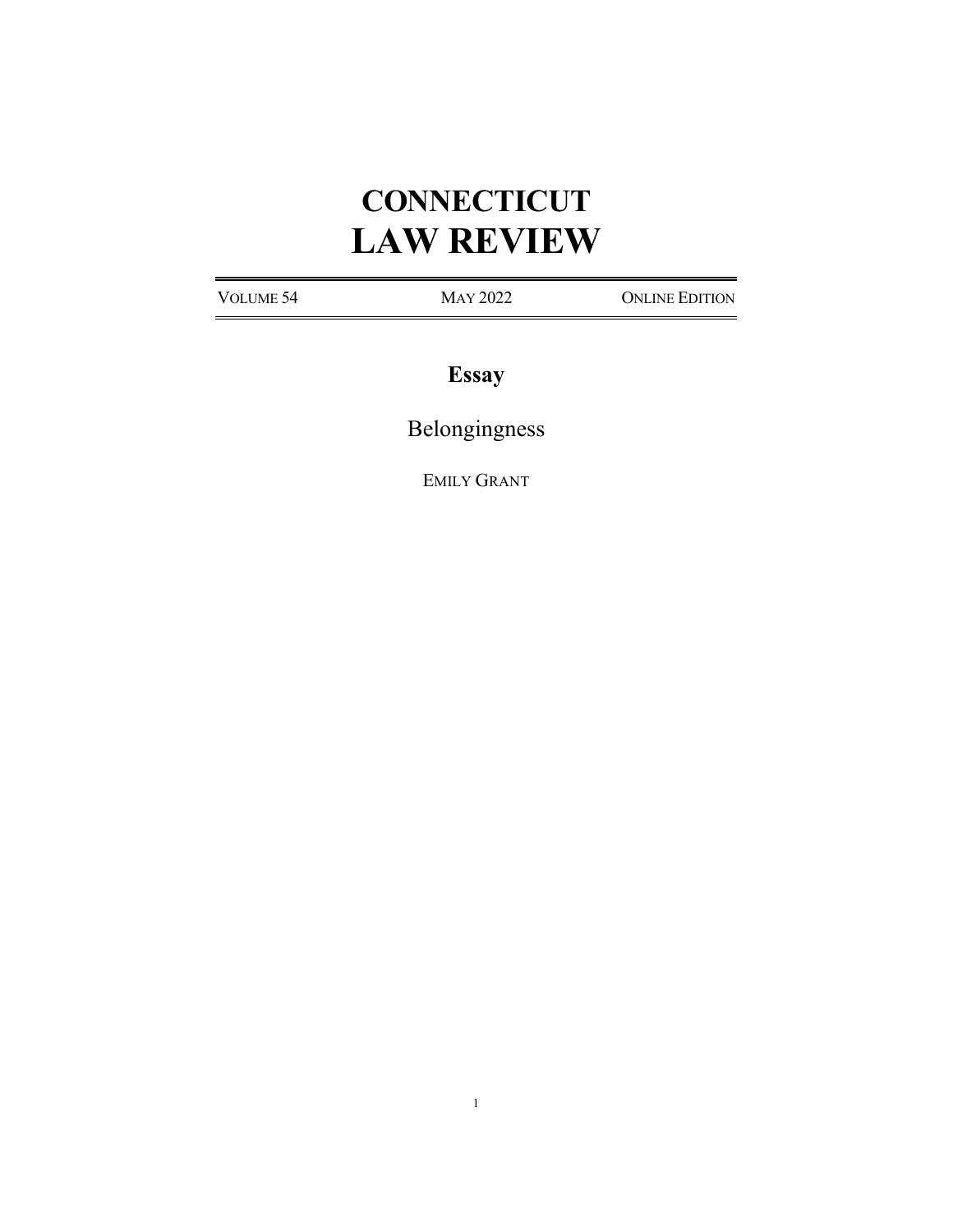### **ESSAY CONTENTS**

| $\mathsf{A}$ .<br>B.                                   |  |  |  |
|--------------------------------------------------------|--|--|--|
| <b>III. THE IMPERATIVE FOR MINORITIZED STUDENT</b>     |  |  |  |
| IV. HOW TO NURTURE AND SUPPORT BELONGINGNESS 12        |  |  |  |
| $\mathsf{A}$ .<br>B.<br>$\mathcal{C}$<br>D<br>E.<br>F. |  |  |  |
|                                                        |  |  |  |

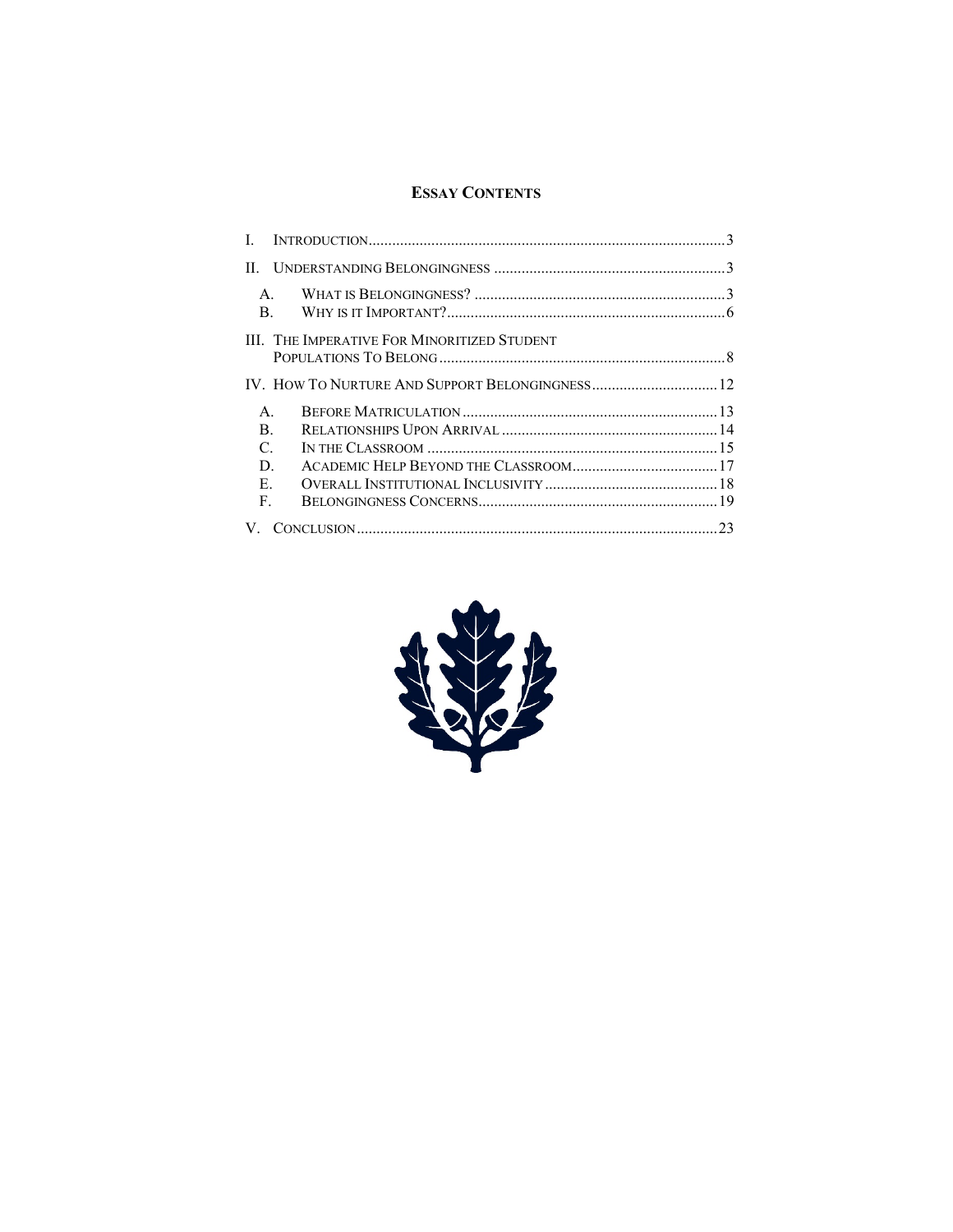## Belongingness

EMILY GRANT [\\*](#page-2-0)

#### I. INTRODUCTION

Belongingness is increasingly included in conversations with diversity, equity, and inclusion, under the acronym DEIB. They are related concepts to be sure, but belongingness focuses on feeling free and safe to be one's authentic self in a given space.

A sense of belongingness is critical for law students—it can be a better predictor of law school success than LSAT score or undergraduate GPA. And belongingness is particularly important for law students who may feel vulnerable on the basis of their race, gender, sexual orientation, firstgeneration status, or socioeconomic class. For these students, stereotype threat and bias negatively impact belongingness in a way that is detrimental to their wellbeing.

This essay mines the psychological, sociological, and educational literature to identify changes in the law school environment that can support and nurture a sense of belonging, particularly for vulnerable and systematically excluded students. In doing so, this essay urges professors to embrace the significance of belongingness and to actively work to facilitate a sense of belongingness for all students.

#### II. UNDERSTANDING BELONGINGNESS

This section describes the evolution and current understanding of the concept of belongingness in general and in the academic setting, before illustrating the stakes of belongingness in the law school context in particular.

#### A. *What is Belongingness?*

<span id="page-2-2"></span>The idea of "belonging" has been defined many different ways in literature,<sup>[1](#page-2-1)</sup> but all iterations of the concept relate to a person's "subjective evaluation of the level of integration in a particular context such as family,

<span id="page-2-1"></span><span id="page-2-0"></span> <sup>\*</sup> Professor, Washburn University School of Law. With many thanks to Elisabeth Wilder for her outstanding research and citation help. And with gratitude to Renee Nicole Allen, Gillian Chadwick, William E. Foster, Marsha Griggs, Tiffany Jeffers, and Susannah W. Pollvogt for their feedback and encouragement.

<sup>&</sup>lt;sup>1</sup> TERRELL L. STRAYHORN, COLLEGE STUDENTS' SENSE OF BELONGING 11 (2d ed. 2019).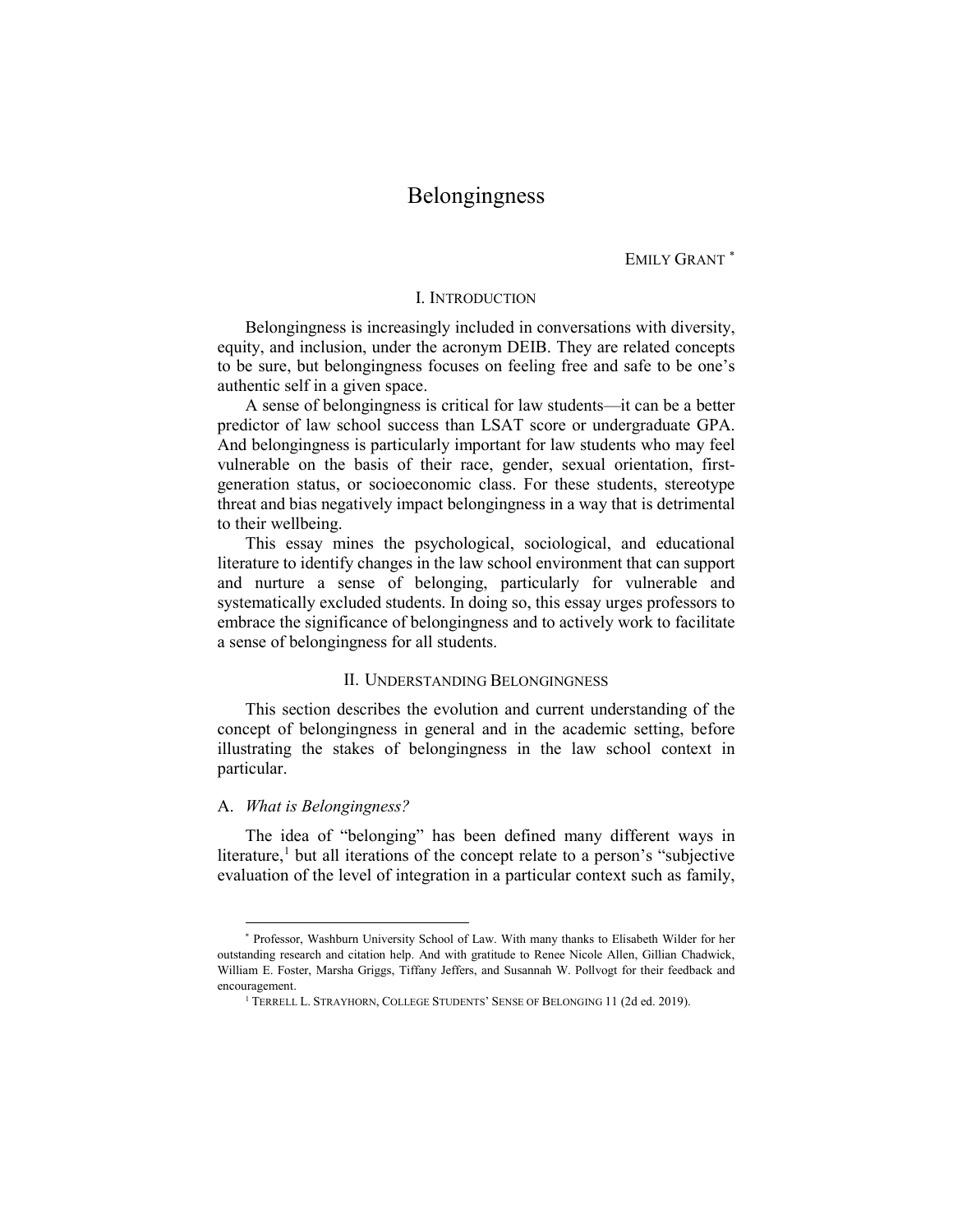<span id="page-3-12"></span>school, or college."<sup>[2](#page-3-0)</sup> A sense of belonging is an interpersonal connection that includes "stability, affective concern, and continuation into the foreseeable future."[3](#page-3-1) Belongingness is related to the feeling that "one matters, is valued or appreciated by others."[4](#page-3-2)

Psychologist Abraham Maslow included belongingness on his pyramid of basic human needs, after first-level physical needs such as food and water and second-level safety concerns.<sup>[5](#page-3-3)</sup> In that context, "belongingness refers to a human emotional need for interpersonal relationships, affiliating, connectedness, and being part of a group. Examples of belongingness needs include friendship, intimacy, trust, and acceptance, receiving and giving affection, and love."[6](#page-3-4) As a fundamental human need, belongingness drives human behavior.<sup>[7](#page-3-5)</sup> "[A]ll people want to feel special, part of something larger, cared about by others, needed, valued, supported, and somewhat indispensable as the object of someone else's affection."[8](#page-3-6)

<span id="page-3-14"></span>Academic belongingness refers to "the extent to which individuals feel like a valued, accepted, and legitimate member in their academic domain."<sup>[9](#page-3-7)</sup> It is a "'general inference' of a student's fit in their law school. In other words, it is about how students subjectively feel a part of their law school community."<sup>[10](#page-3-8)</sup>

<span id="page-3-13"></span>Although belongingness is about more than just academic performance, $11$  in the educational environment, students need to feel they belong in a variety of spaces—in the classroom, in the institution at large, and in their chosen profession.[12](#page-3-10) Belongingness must be present in the learning spaces themselves—the classrooms and not just campus life in general—for the benefits to be realized.<sup>[13](#page-3-11)</sup> Thus, belongingness includes

 <sup>2</sup> *Id.*

<span id="page-3-2"></span><span id="page-3-1"></span><span id="page-3-0"></span><sup>3</sup> Roy F. Baumeister & Mark R. Leary, *The Need to Belong: Desire for Interpersonal Attachments as a Fundamental Human Motivation*, 117 PSYCH. BULL. 497, 500 (1995). 4 STRAYHORN, *supra* not[e 1,](#page-2-2) at 36.

<sup>5</sup> A. H. Maslow, *A Theory of Human Motivation*, 50 PSYCH. REV. 370, 372, 376, 380 (1943).

<sup>6</sup> Saul McLeod, *Maslow's Hierarchy of Needs*, SIMPLY PSYCH.,

<span id="page-3-4"></span><span id="page-3-3"></span>https://www.simplypsychology.org/maslow.html (last updated Dec. 29, 2020).

<sup>7</sup> STRAYHORN, *supra* not[e 1,](#page-2-2) at 32.

<sup>8</sup> *Id.*

<span id="page-3-7"></span><span id="page-3-6"></span><span id="page-3-5"></span><sup>9</sup> Karyn L. Lewis et al., *Fitting In or Opting Out: A Review of Key Social-Psychological Factors Influencing a Sense of Belonging for Women in Physics*, 12 PHYSICAL REV. PHYSICS EDUC. RSCH. 020110-1 (2016). In an academic setting, a "sense of belonging refers to students' perceived social support on campus, a feeling or sensation of connectedness, and the experience of mattering or feeling cared about, accepted, respected, valued by, and important to the campus community or others on campus such as faculty, staff, and peers." STRAYHORN, *supra* not[e 1,](#page-2-2) at 4.

<span id="page-3-8"></span><sup>10</sup> Elizabeth Bodamer, *Do I Belong Here? Examining Perceived Experiences of Bias, Stereotype Concerns, and Sense of Belonging in U.S. Law Schools*, 69 J. LEGAL EDUC. 455, 458–59 (2020).<br><sup>11</sup> "[A]cademic performance does not necessarily promote or diminish sense of belonging."

<span id="page-3-11"></span><span id="page-3-10"></span><span id="page-3-9"></span>STRAYHORN, *supra* not[e 1,](#page-2-2) at 22.

<sup>12</sup> *Id.* at 1.

<sup>13</sup> *Id.* at 34–35.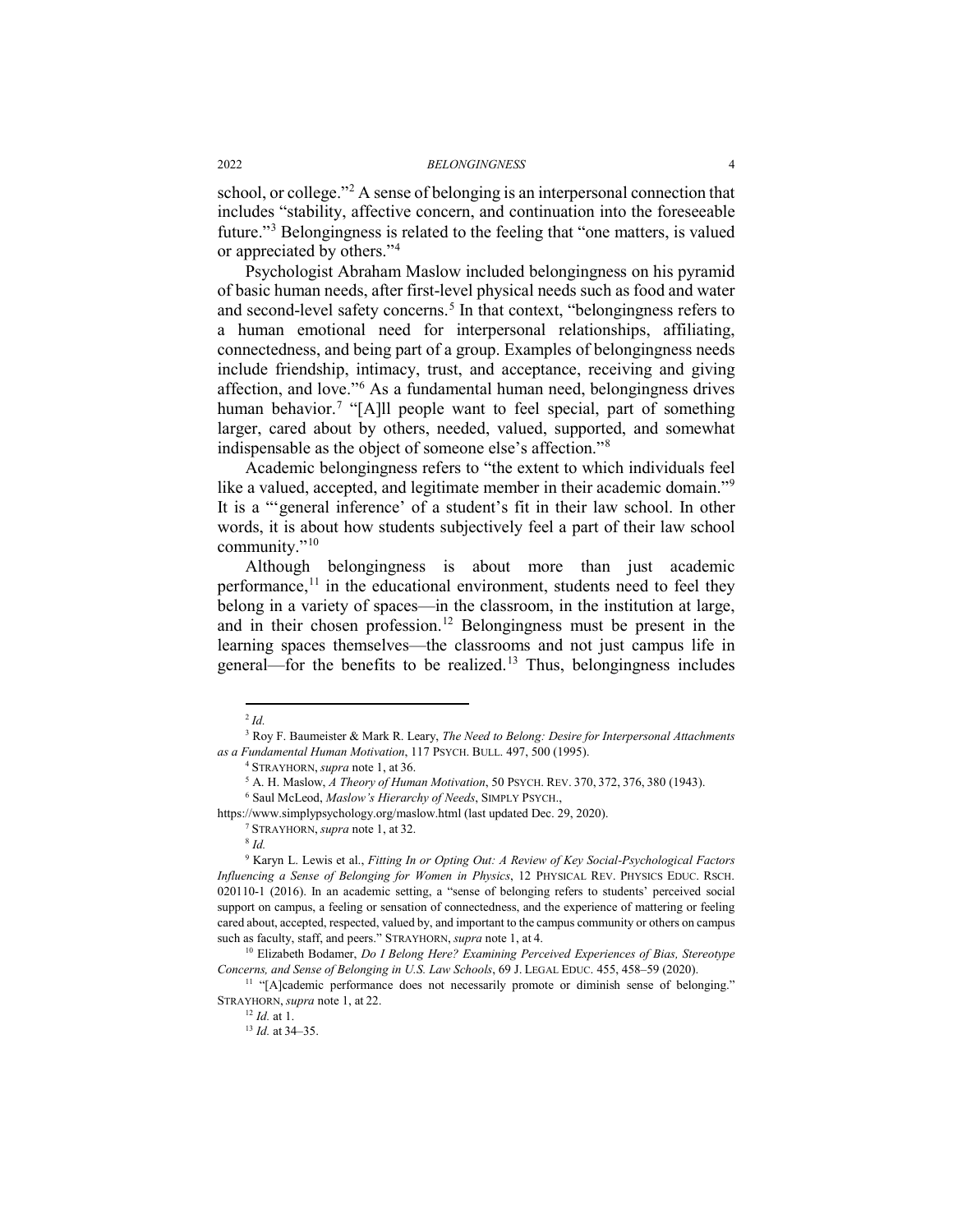relationships at multiple levels of the educational system: microsystem (with friends and peers), mesosystem (between the student, peers, teachers), and macrosystem (student and educational establishment).<sup>[14](#page-4-0)</sup>

Belongingness is often included in conversations about diversity, equity, and inclusion. The concepts are related but distinct. Diversity refers to having people of different backgrounds occupying the same space, while equity asks if all people have the same opportunities to grow and develop.<sup>[15](#page-4-1)</sup> Inclusion demands that people are celebrated for their uniqueness so everyone can be empowered to contribute.[16](#page-4-2) Belongingness refers to the degree to which people feel safe and free to express their authentic selves in a particular environment. $17$ 

Although the notion of belonging sounds like merely the need for social contact and feelings of friendship and connection, it is much more.<sup>[18](#page-4-4)</sup> "More than simple perceived liking or warmth, it also involves support and respect for personal autonomy and for the student as an individual."[19](#page-4-5)

Belongingness is also different from, yet related to, the idea of students' involvement or engagement in an academic setting. [20](#page-4-6) Involvement refers to the amount of energy students devote to the academic experience academic activities, extracurricular activities, social engagements, working on campus.[21](#page-4-7) Engagement is "the time and energy that students devote to educationally purposeful activities and the extent to which the institution gets students to participate in activities that lead to student success."[22](#page-4-8) Thus,

<span id="page-4-3"></span><span id="page-4-2"></span><span id="page-4-1"></span><span id="page-4-0"></span><sup>&</sup>lt;sup>14</sup> URIE BRONFENBRENNER, THE ECOLOGY OF HUMAN DEVELOPMENT 7, 8 (1979).<br><sup>15</sup> *A Guide to Diversity, Equity, Inclusion and Belonging (DEIB)*, WILSONHCG (Jan. 5, 2021), https://www.wilsonhcg.com/blog/what-does-deib-mean-wilsonhcg.

<sup>16</sup> *Id.*

<sup>17</sup> *Id.*

There is a famous quote by Verna Myers, a leading diversity and inclusion expert that says, "Diversity is being invited to the party. Inclusion means being asked to dance." We'd go one step further. If *diversity* is being invited to the party, and *inclusion* means being asked to dance, then *belonging* is being asked for input into the playlist for the dance music and feeling free to ask anyone you want to dance with you.

Michael Seitchik, *How to Make the Leap from Inclusion to Belonging*, BATES (Feb. 10, 2020), https://www.bates-communications.com/bates-blog/how-to-make-the-leap-from-inclusionto-belonging.

<sup>18</sup> Baumeister & Leary, *supra* not[e 3,](#page-3-12) at 500.

<span id="page-4-5"></span><span id="page-4-4"></span><sup>19</sup> Carol Goodenow, *Classroom Belonging Among Early Adolescent Students: Relationships to Motivation and Achievement*, 13 J. EARLY ADOLESCENCE 21, 25 (1993).<br><sup>20</sup> "[W]e have been given the mistaken view that students' investment of time and energy into the

<span id="page-4-6"></span>college experience is involvement, engagement, and belonging, all at once." STRAYHORN, *supra* not[e 1,](#page-2-2)  at 24.21 *Id.* at 143.

<span id="page-4-8"></span><span id="page-4-7"></span><sup>22</sup> Adrianna Kezar & Jillian Kinzie, *Examining the Ways Institutions Create Student Engagement: The Role of Mission*, 47 J. COLL. STUDENT DEV. 149, 150 (2006).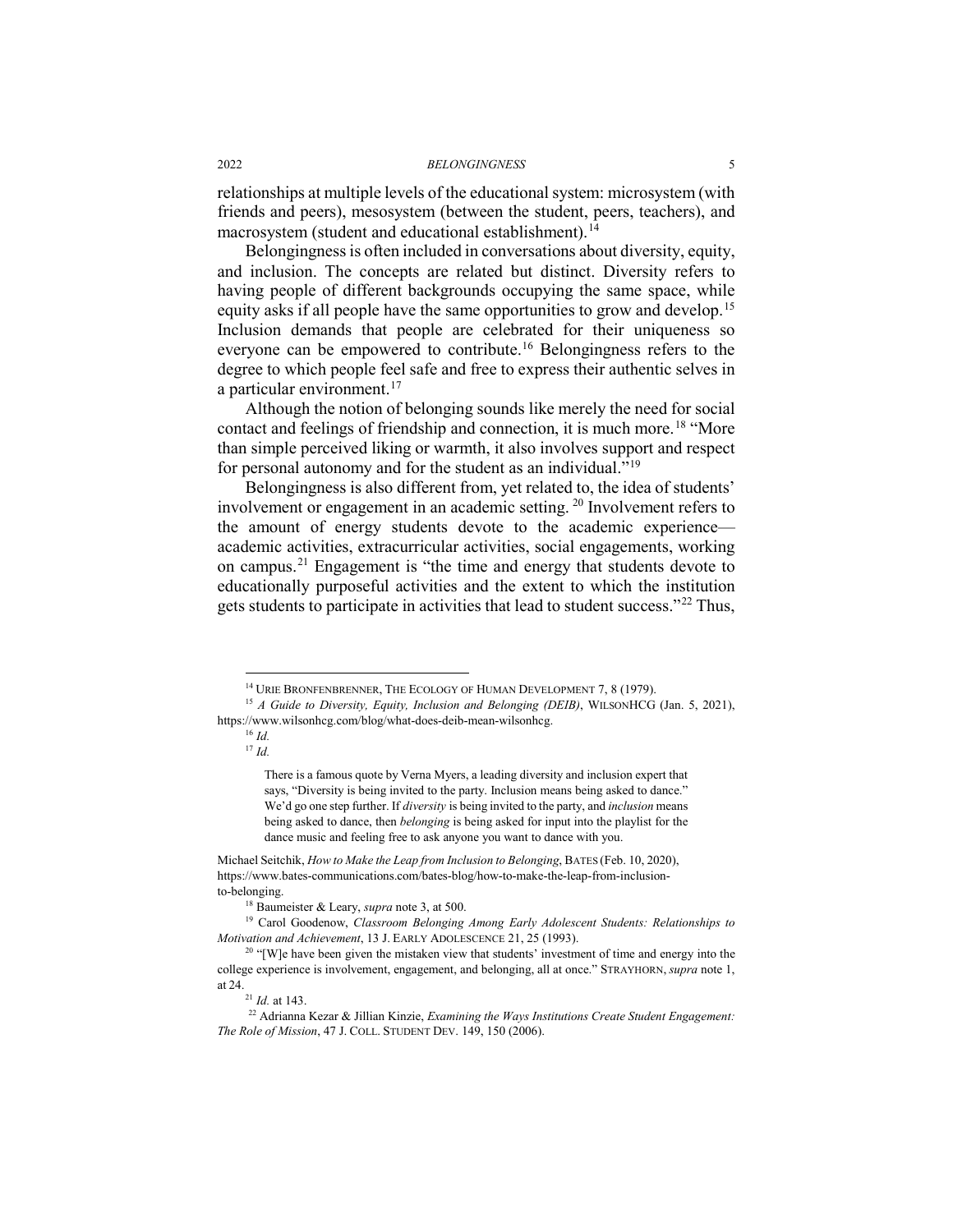involvement and engagement describe what students *do* on campus; belongingness is more about what they *need* and *feel*. [23](#page-5-1)

#### B. *Why is it Important?*

<span id="page-5-9"></span>A sense of belonging can greatly impact a person's overall wellbeing and happiness.[24](#page-5-2) "Empirical studies have linked perceptions of school and campus belonging to positive psychological outcomes, including positive emotions, feelings of self-worth and social acceptance."<sup>[25](#page-5-3)</sup>

<span id="page-5-11"></span><span id="page-5-0"></span>In the academic environment, belongingness can enhance a student's motivation, engagement, and performance in a particular course.<sup>[26](#page-5-4)</sup> Students who feel they belong have a higher belief in their chances to succeed in a course, [27](#page-5-5) and they report "higher enjoyment, enthusiasm, happiness, interest, and more confidence in engaging in learning activities."[28](#page-5-6) Indeed, "a sense of belonging significantly predicted students' overall experience in law school, whether they would choose to go to law school again, and their academic success (i.e., law school GPA) above and beyond traditional predictors such as LSAT scores and undergraduate GPA."[29](#page-5-7)

Beyond just engagement and achievement in the classroom, a sense of belonging can improve a student's overall enjoyment of the academic world by decreasing school-related stress and anxiety<sup>[30](#page-5-8)</sup> and creating positive

<span id="page-5-10"></span> <sup>23</sup> STRAYHORN, *supra* not[e 1,](#page-2-2) at 143.

<span id="page-5-2"></span><span id="page-5-1"></span><sup>24</sup> Elin Johnson, *Students' Sense of Belonging Varies by Identity, Institution*, INSIDE HIGHER ED (Jan. 2, 2020), https://www.insidehighered.com/news/2020/01/02/minority-students-sense-place-highertwo-year-four-year-institutions. "Satisfying the need to belong leads to a plethora of positive and/or prosocial outcomes such as achievement, engagement, wellbeing, happiness, and optimal functioning in a particular context or domain, to name a few." STRAYHORN, *supra* not[e 1,](#page-2-2) at 39.

<span id="page-5-3"></span><sup>&</sup>lt;sup>25</sup> UNIV. COLL. OF LONDON, BAME AWARDING GAP PROJECT: STAFF TOOLKIT 2020 30 (2020) [hereinafter BAME] (citing Laura D. Pittman & Adeya Richmond, *Academic and Psychological Functioning in Late Adolescence: The Importance of School Belonging*, 75 J. EXPERIMENTAL EDUC. 270 (2010); Denise Wilson et al., *Belonging and Academic Engagement Among Undergraduate STEM* 

<span id="page-5-4"></span>*Students: A Multi-Institutional Study*, 56 RSCH. IN HIGHER EDUC. 750 (2015)). 26 Sharon Zumbrunn et al., *Support, Belonging, Motivation, and Engagement in the College Classroom: A Mixed Method Study*, 42 INSTRUCTIONAL SCI. 661, 677 (2014).

<span id="page-5-5"></span><sup>&</sup>lt;sup>27</sup> CIA VERSHELDEN, BANDWIDTH RECOVERY: HELPING STUDENTS RECLAIM COGNITIVE RESOURCES LOST TO POVERTY, RACISM, AND SOCIAL MARGINALIZATION 1 (2017). "Under conditions that signal they matter and play a role, graduate students were motivated to learn, ready to participate in class discussions or lab demonstrations, and willing to seek help when needed. All of these are activities that positively influence one's grades, thereby linking sense of belonging to academic success in graduate school." STRAYHORN, *supra* not[e 1,](#page-2-2) at 134.

<span id="page-5-6"></span><sup>28</sup> *Sense of Belonging: Background Literature*, SCKOOL, https://sckool.org/sense-of-belongingbackground-literature.html (last visited Mar. 7, 2022). 29 Victor D. Quintanilla, *Guest Post: A LSSSE Collaboration on the Role of Belonging in Law* 

<span id="page-5-8"></span><span id="page-5-7"></span>*School Experience and Performance*, LSSSE (Jan. 25, 2019), https://lssse.indiana.edu/blog/role-ofbelonging-in-law-school-experience-and-performance.

<sup>30</sup> SCKOOL, *supra* not[e 28.](#page-5-0)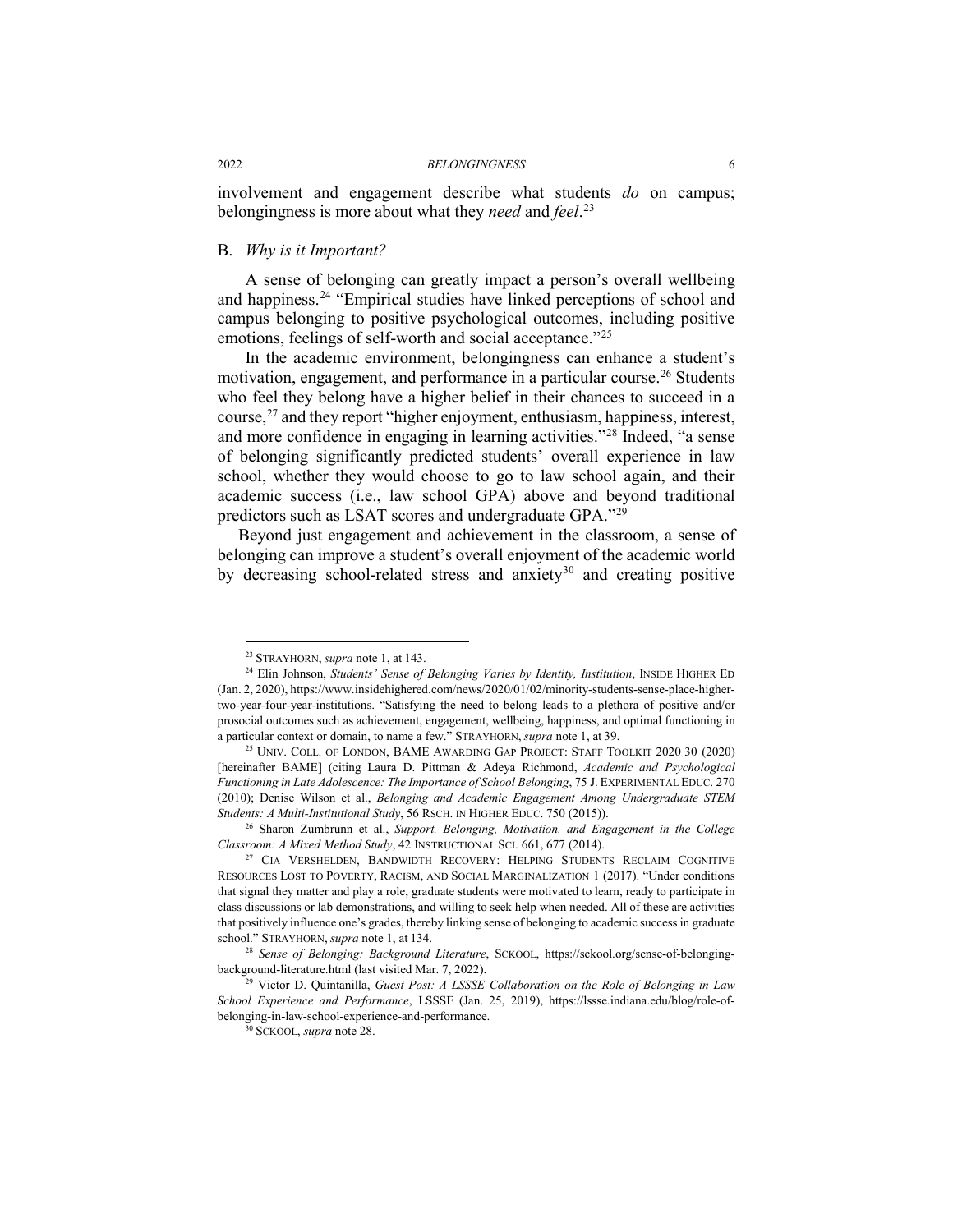feelings about the learning experience.<sup>[31](#page-6-1)</sup> It can increase help-seeking behavior for campus services like advising or financial aid<sup>[32](#page-6-2)</sup> or any academic assistance if needed.<sup>[33](#page-6-3)</sup> Moreover, "[s]tudents who feel confident in their belonging may experience the social world in a way that reinforces this feeling. They may initiate more relationships and thus obtain more opportunities for belonging and growth.["34](#page-6-4) In this way, belongingness builds on itself and generates increasing feelings of connectivity. A sense of belonging, cultivated early enough with a prospective student, can even impact a student's choice of one university over another.<sup>[35](#page-6-5)</sup>

<span id="page-6-0"></span>Conversely, people who lack a sense of belonging describe feelings of alienation, rejection, social isolation, loneliness, disengagement, and marginalization. [36](#page-6-6) "Social isolation, loneliness, and low social status harm not only subjective well-being but also intellectual achievement and immune function and health."[37](#page-6-7) On a societal level, lack of belongingness has been associated with negative behavioral and psychological outcomes including "mental illness, criminal tendency, and social isolation,"<sup>[38](#page-6-8)</sup> as well as low self-esteem, depression, substance abuse, and suicide.<sup>[39](#page-6-9)</sup>

<span id="page-6-13"></span>In an academic setting, lack of belongingness can result in students being less engaged, less motivated, and less accomplished.<sup>[40](#page-6-10)</sup> "They may sit in the back of class, be inattentive during lecture, or avoid participation in discussion or group activities. They may even skip class or show up late more often than others."<sup>[41](#page-6-11)</sup> Students lacking belongingness may have lower levels of self-efficacy, which can impact problem solving and persistence in educational activities.<sup>[42](#page-6-12)</sup> "When students worry that they may not belong in

<span id="page-6-14"></span><span id="page-6-1"></span> <sup>31</sup> *See* Sylvia Hurtado et al., *Predicting Transition and Adjustment to College: Biomedical and Behavioral Science Aspirants' and Minority Students' First Year of College*, 48 RSCH. HIGHER EDUC. 841 (2007) ("[O]ur study confirms that academic adjustment and sense of belonging are strongly linked for all students in the first year of college.").

<sup>32</sup> Johnson, *supra* not[e 24.](#page-5-9)

<span id="page-6-3"></span><span id="page-6-2"></span><sup>&</sup>lt;sup>33</sup> RICHARD S. NEWMAN, GOALS AND SELF-REGULATED LEARNING: WHAT MOTIVATES CHILDREN TO SEEK ACADEMIC HELP? 151–184 (1991).

<span id="page-6-4"></span><sup>34</sup> Gregory M. Walton & Geoffrey L. Cohen, *A Brief Social-Belonging Intervention Improves* 

<span id="page-6-7"></span><span id="page-6-6"></span><span id="page-6-5"></span><sup>&</sup>lt;sup>35</sup> Emma Winter & Chris Chapleo, *An Exploration of the Effect of Servicescape on Student Institution Choice in UK Universities*, 41 J. FURTHER & HIGHER EDUC. 187, 195 (2017). <sup>36</sup> STRAYHORN, *supra* not[e 1,](#page-2-2) at 2.

<sup>37</sup> Walton & Cohen, *supra* not[e 34,](#page-6-0) at 1447.

<sup>38</sup> SCKOOL, *supra* not[e 28.](#page-5-0)

<sup>39</sup> STRAYHORN, *supra* not[e 1,](#page-2-2) at 40.

<sup>40</sup> *Id.* at 20.

<span id="page-6-11"></span><span id="page-6-10"></span><span id="page-6-9"></span><span id="page-6-8"></span><sup>41</sup> *Shaping a Positive Learning Environment*, OHIO STATE UNIV.: TEACHING & LEARNING RES. CTR., https://teaching.resources.osu.edu/teaching-topics/shaping-positive-learning (last visited Nov. 22, 2021).42 Martin M. Chemers, Li-tze Hu & Ben F. Garcia, *Academic Self-Efficacy and First-Year College* 

<span id="page-6-12"></span>*Student Performance and Adjustment*, 93 J. EDUC. PSYCH. 55 (2001). "[W]hen students become integrated into the social and academic systems of the university, they develop a psychological sense of belonging to the university community, which is an important precursor to desirable outcomes such as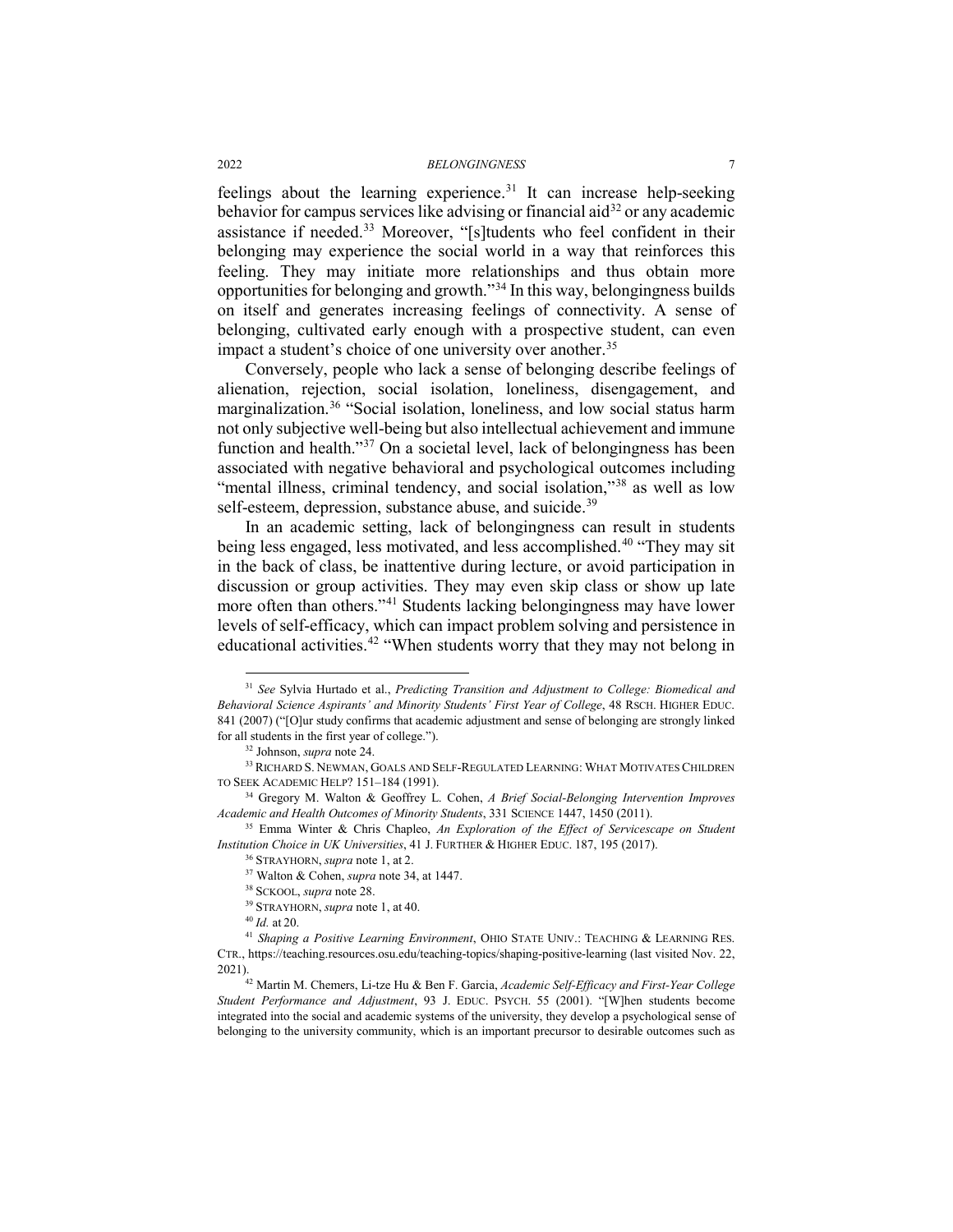law school, they are more likely to experience anxiety that can interfere with learning and are less likely to reach out to faculty, join study groups, seek out friends, or succeed in the law school environment over time."[43](#page-7-0)

In an unfamiliar or unwelcoming social situation, students' thoughts may be preoccupied with concerns about whether they will be accepted. They may worry that their input is not wanted or valued—that seeking to contribute might actually be an imposition. By contrast, in a welcoming space where students subjectively feel like a part of the community, their thoughts are focused, and contributions come easily. Surely if students are not worrying about or expending mental energy deciding when and how to participate, they will have more space to fully immerse themselves in the material itself and in being creative in embracing their own take on the material.

In addition to improving academic achievement, belongingness can also impact students on a larger scale—it can link their future to the changing legal landscape.[44](#page-7-1) Increased participation in legal education by a diverse group of people who feel like they belong in that environment can have ripple effects for the entire profession.

#### III. THE IMPERATIVE FOR MINORITIZED STUDENT POPULATIONS TO BELONG

<span id="page-7-5"></span>A sense of belonging is especially important for vulnerable or stigmatized student populations, including racially minoritized groups, firstgeneration law students, or students from disadvantaged socioeconomic classes.[45](#page-7-2) "[S]ocial identities such as race/ethnicity, gender, class, sexual orientation, and religion converge and intersect in ways that simultaneously influence sense of belonging."[46](#page-7-3) Race, gender, and other characteristics influence how people perceive themselves and experience a particular environment, including law school.<sup>[47](#page-7-4)</sup>

increased commitment and persistence." Leslie R. M. Hausmann et al., *Sense of Belonging and Persistence in White and African American First-Year Students*, 50 RSCH. HIGHER EDUC. 649, 650 (2009). Indeed, "[s]tudents who do not feel like they belong rarely stay in college." STRAYHORN, *supra* not[e 1,](#page-2-2) at 2.

<sup>43</sup>Quintanilla, *supra* not[e 29.](#page-5-10)

<span id="page-7-2"></span><span id="page-7-1"></span><span id="page-7-0"></span><sup>44</sup> Bodamer, *supra* not[e 10,](#page-3-13) at 457. 45 Mary C. Murphy, Kathryn Boucher & Christine Logel, *How to Help Students Feel a Sense of Belonging During the Pandemic*, GREATER GOOD MAG. (Jan. 19, 2021), https://greatergood.berkeley.edu/article/item/how\_to\_help\_students\_feel\_a\_sense\_of\_belonging\_durin g\_the\_pandemic. "Because of the long history of exclusion and discriminatory treatment that their groups and families have experienced in the American education system, students from disadvantaged backgrounds have reasons to question whether instructors and peers value, respect, and welcome them." *Id.*

<sup>46</sup> STRAYHORN, *supra* not[e 1,](#page-2-2) at 37.

<span id="page-7-4"></span><span id="page-7-3"></span><sup>47</sup> Bodamer, *supra* not[e 10,](#page-3-13) at 460–61.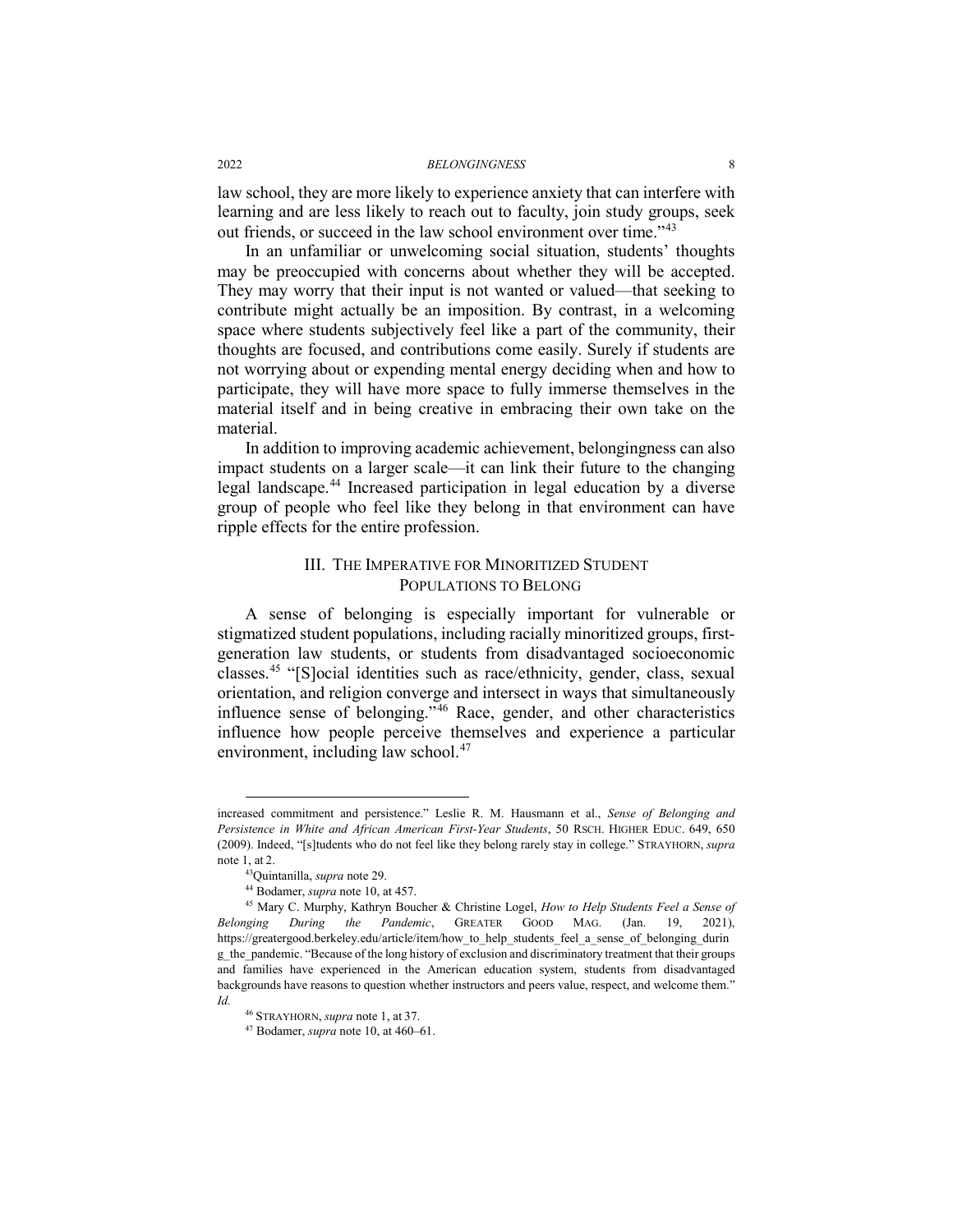<span id="page-8-12"></span>"Underrepresented students enter new contexts vigilant to the possibility that they may be devalued, viewed through the lens of negative stereotypes, and rejected on the basis of their group identity, and that they may otherwise not belong."[48](#page-8-0) This vigilance is distracting—it sucks up time, energy, and focus.<sup>[49](#page-8-1)</sup> This anxiety, combined with feelings of not belonging, can lower academic performance and interfere with relationships with peer and professors;<sup>[50](#page-8-2)</sup> "[s]uch negative outcomes" then only "reinforce feelings of nonbelonging and stereotype threat."[51](#page-8-3) Thus, minoritized students' sense of belonging is significantly and adversely affected by "bias, discrimination, or unfair treatment, experiences of not being taken seriously in class, worrying that the professor underestimates their intelligence, and indicating that others would be surprised to see them succeed."[52](#page-8-4) Indeed, belongingness can be the remedy to the anxiety and threats that students feel in law school.

<span id="page-8-13"></span>Arriving at law school primed to fear that they will not belong, vulnerable populations often confront familiar "negative stereotypes about their intellectual ability, numeric underrepresentation, and other groupbased threats on campus."[53](#page-8-5) As a result, these students may worry about whether they will fit in with the student body,<sup>[54](#page-8-6)</sup> and "may wonder whether a 'person like me' will be able to belong or succeed in law school and the profession."[55](#page-8-7) "Being the only student, or one of a few, of a particular identity group can lead students to feel detached, apathetic, or reluctant to participate."[56](#page-8-8)

Minoritized groups experience law school very differently than their majority-group classmates.[57](#page-8-9) They may be less likely to seek help from professors or other offices on campus,<sup>[58](#page-8-10)</sup> or they may be unaware of what resources exist to help.[59](#page-8-11) These students may be less likely to participate in

<span id="page-8-1"></span><span id="page-8-0"></span> <sup>48</sup> Victor D. Quintanilla & Sam Erman, *Mindsets in Legal Education*, 69 J. LEGAL EDUC. 412, 423 (2020) (footnotes omitted).

<span id="page-8-14"></span><sup>49</sup> *Id.*

<sup>50</sup> *Id.* at 424.

<sup>51</sup> *Id.*

<span id="page-8-4"></span><span id="page-8-3"></span><span id="page-8-2"></span><sup>52</sup> Bodamer, *supra* note [10,](#page-3-13) at 477. "Minoritized students are expected to excel in law school burdened by doubt, presumptions of incompetence, subtle implicit bias, and the pervasive stereotypes that highjack their interactions with others. These findings have implications for students' persistence, engagement, and achievement, which have been empirically linked to sense of belonging." *Id.* at 478.

<span id="page-8-7"></span><span id="page-8-6"></span><span id="page-8-5"></span><sup>53</sup> David S. Yeager et al., *Teaching a Lay Theory Before College Narrows Achievement Gaps at Scale*, 113 PNAS E3341, E3342 (2016).

<sup>54</sup> *Id.*

<sup>55</sup> Quintanilla, *supra* not[e 29.](#page-5-10)

<sup>56</sup> OHIO STATE UNIV., *supra* not[e 41](#page-6-13)

<sup>57</sup> Bodamer, *supra* not[e 10,](#page-3-13) at 463.

<sup>58</sup> BAME, *supra* not[e 25,](#page-5-11) at 34.

<span id="page-8-11"></span><span id="page-8-10"></span><span id="page-8-9"></span><span id="page-8-8"></span><sup>59</sup> Elizabeth Salazar, First-Generation College Students: Sense of Belonging on Campus 7 (May 2019) (M.E. thesis, Merrimack College) (on file with Merrimack College Library system); Alecea Standlee, *Supporting First-Generation Students*, INSIDE HIGHER ED (Apr. 11, 2019)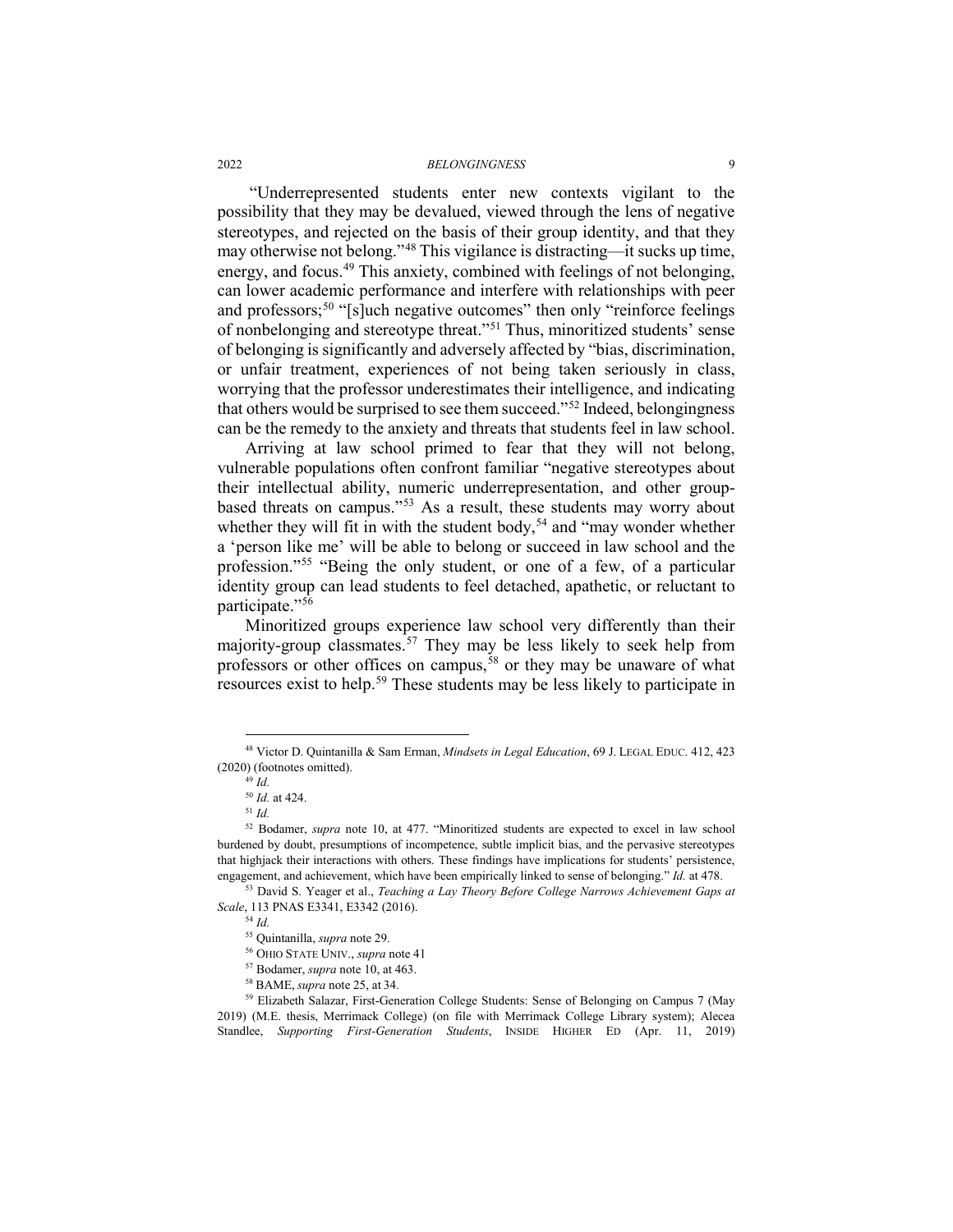<span id="page-9-10"></span>activities on campus or to seek out and develop relationships with their peers<sup>[60](#page-9-0)</sup> or with faculty members.<sup>[61](#page-9-1)</sup> Thus, they may wind up feeling left out and without a place to belong in the institution. $62$ 

<span id="page-9-9"></span>In addition, stereotype threat and fear of bias can negatively impact minoritized students' sense of belonging.<sup>[63](#page-9-3)</sup> At its simplest, stereotype threat refers to "the fear of confirming negative stereotypes," which can impact performance and executive functioning.<sup>[64](#page-9-4)</sup> "[A]s a result of long-standing stereotypes about their intellectual abilities, stigmatized students find higher educational environments threatening to their social identities,"[65](#page-9-5) and fear of stereotypes and bias may keep students from seeking help and admitting when they do not understand a concept.<sup>[66](#page-9-6)</sup>

Tragically, the typical academic challenges of law school only exacerbate the harms that minoritized groups already feel from stereotypes and bias. Most law students worry about fitting in when they first arrive at law school, but that worry is particularly salient for minoritized or first-generation students,<sup>[67](#page-9-7)</sup> and the situational cues of the first semester (and beyond) can reinforce those concerns.<sup>68</sup> Thus, the common challenges that all students face in law school—cold calling as part of the Socratic method, casebooks that are hard to read and understand, writing assignments that

<span id="page-9-3"></span><sup>63</sup> "[P]erceived experiences of bias and students' concerns about stereotypes associated with their social identity are pervasive in law school." Bodamer, *supra* not[e 10,](#page-3-13) at 457. "All forms of perceived experiences of bias and stereotype concerns are significantly and adversely associated with sense of belonging." *Id.* at 475.

<span id="page-9-4"></span><sup>64</sup> RUSSELL A. MCCLAIN, THE GUIDE TO BELONGING IN LAW SCHOOL 21 (2020); Quintanilla & Erman, *supra* not[e 48,](#page-8-12) at 423. "[T]hese stereotypes of minoritized groups have a detrimental effect on performance and academic outcomes because members of minoritized groups are afraid of conforming to these stereotypes." Bodamer, *supra* not[e 10,](#page-3-13) at 461.

<span id="page-9-5"></span><sup>65</sup> Bodamer, *supra* not[e 10,](#page-3-13) at 461. "[S]ituational cues lead underrepresented minority students to worry about being judged in terms of stereotypes and about whether they belong, which may, in turn, undermine their executive functioning and the focus necessary for learning, ultimately leading to underperformance." Quintanilla & Erman, *supra* not[e 48,](#page-8-12) at 423.

https://www.insidehighered.com/views/2019/04/11/policies-and-practices-help-first-generation-

<span id="page-9-0"></span>college-students-succeed-opinion. 60 Tommy DeRossett, Emily K. Marler & Hailey A. Hatch, *The Role of Identification, Generational Status, and Covid-19 in Academic Success*, SCHOLARSHIP, TEACHING & LEARNING PSYCH. 1, 2 (2021), http://dx.doi.org/10.1037/stl0000293.

<span id="page-9-2"></span><span id="page-9-1"></span><sup>61</sup> Quintanilla & Erman, *supra* not[e 48,](#page-8-12) at 424. 62 Nicole M. Stephens, MarYam G. Hamedani & Mesmin Destin, *Closing the Social-Class Achievement Gap: A Difference-Education Intervention Improves First-Generation Students' Academic Performance and All Students' College Transition*, 25 PSYCH. SCI. 943, 944 (2014); Lisa Schelbe et al., *First Generation College Students' Perceptions of an Academic Retention Program*, 19 J. SCHOLARSHIP TEACHING & LEARNING 61, 63 (2019).

<sup>66</sup> Bodamer, *supra* not[e 10,](#page-3-13) at 463.

<sup>67</sup> Quintanilla & Erman, *supra* not[e 48,](#page-8-12) at 428.

<span id="page-9-8"></span><span id="page-9-7"></span><span id="page-9-6"></span><sup>&</sup>lt;sup>68</sup> "Research shows that these worries about belonging and identity threat, if reinforced by interactions with the social environment, interfere with learning and generate a vicious cycle of anxiety, nonbelonging, and stereotype threat. The result can be lower academic performance and avoidance of the very practices that could break this recursive process." *Id.* at 423.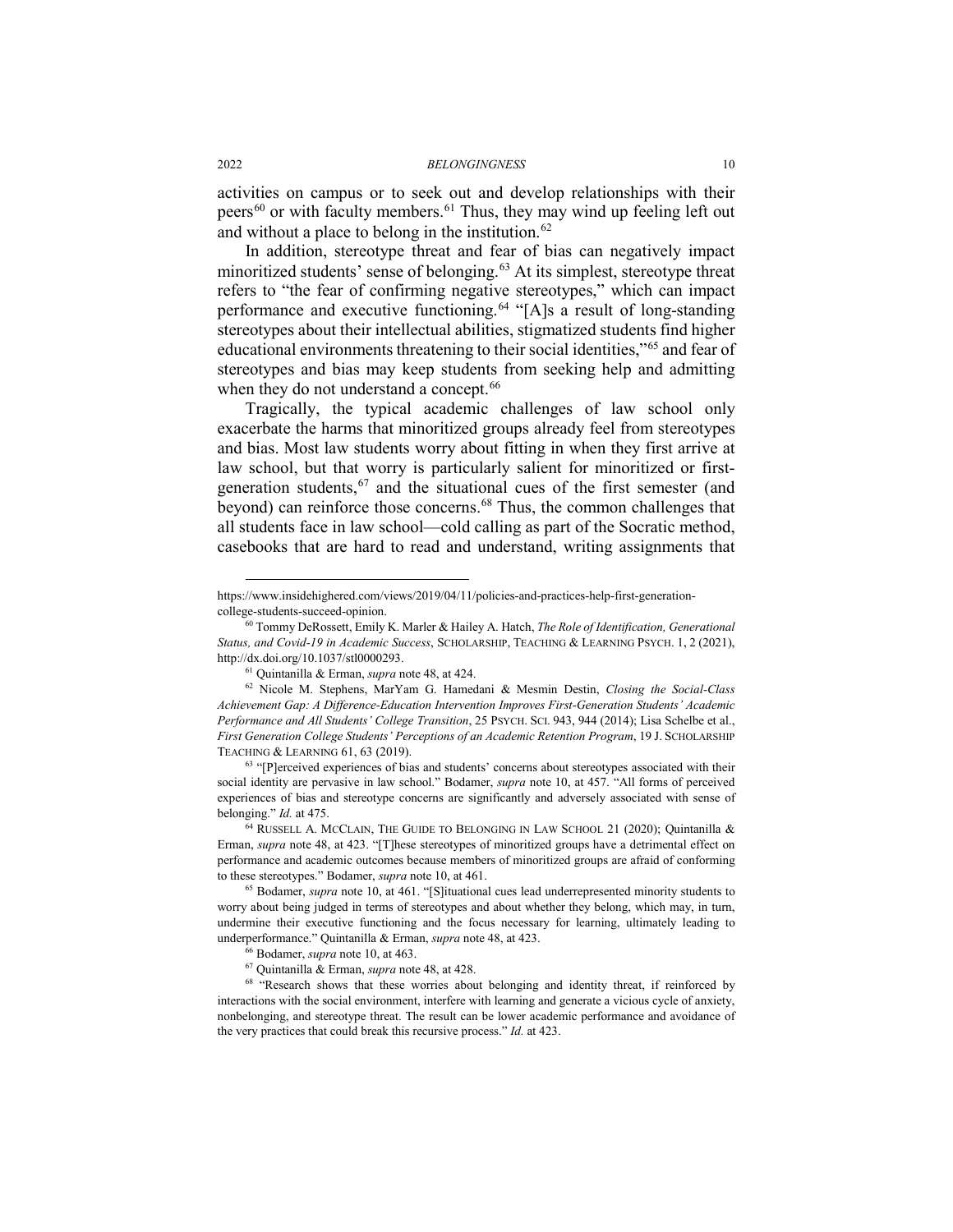<span id="page-10-7"></span>receive critical feedback, the competitive culture created by the curve—can be internalized for disadvantaged students as proof that they cannot succeed.<sup>[69](#page-10-0)</sup> They perceive academic struggle as evidence that they do not belong in that environment,<sup>[70](#page-10-1)</sup> and many of the students "lack insight about why they are struggling and do not understand how students 'like them' can improve."[71](#page-10-2)

Student survey results confirm the impacts of stereotype threat, bias, and struggles faced by systematically excluded student groups. The Law School Survey of Student Engagement (LSSSE) collected data from approximately 13,000 law students in 2020, and the survey specifically asked about feelings of belongingness.<sup>[72](#page-10-3)</sup> "White students are more likely to have a strong sense of belonging than their classmates of color."[73](#page-10-4) For example, when asked whether students feel like they are "part of the community at this institution," the following percentages in various groups "strongly agree[d]":<sup>[74](#page-10-5)</sup>

<span id="page-10-6"></span>

| White                            | 31% |
|----------------------------------|-----|
| Latinx                           | 28% |
| Asian American                   | 26% |
| Multiracial                      | 25% |
| <b>Black</b>                     | 21% |
| Native American                  | 21% |
|                                  |     |
| Students whose parents have      | 31% |
| at least a bachelor's degree     |     |
| <b>First-Generation Students</b> | 23% |

It is clear that "[m]any of our most vulnerable students—including those who are marginalized based on their race/ethnicity, gender, sexual orientation, debt load, and first-gen[eration] status—are telling us that we

 <sup>69</sup> Quintanilla, *supra* not[e 29.](#page-5-10)

<span id="page-10-1"></span><span id="page-10-0"></span><sup>70</sup> Gregory M. Walton & Geoffrey L. Cohen, *A Question of Belonging: Race, Social Fit, and Achievement*, 92 J. PERSONALITY & SOC. PSYCH. 82, 94 (2007). "Students feel they do not belong because of the experiences they are having while in law school." Bodamer, *supra* not[e 10,](#page-3-13) at 478.

<sup>71</sup> Stephens, Hamedani & Destin, *supra* not[e 62,](#page-9-9) at 944.

<span id="page-10-3"></span><span id="page-10-2"></span> $^{72}$  Law School Survey of Student Engagement, Diversity & Exclusion: 2020 Annual SURVEY RESULTS 6 (2020).

<sup>73</sup> *Id.*

<span id="page-10-5"></span><span id="page-10-4"></span><sup>74</sup> *Id.* Although the focus of this particular essay is the relative sense of belongingness among diverse student populations, it is worth noting that the numbers perhaps suggest an overall belongingness problem in law school more broadly given that less than one-third of any group strongly agrees that they feel a part of the community. All the more reason to devote attention to belongingness.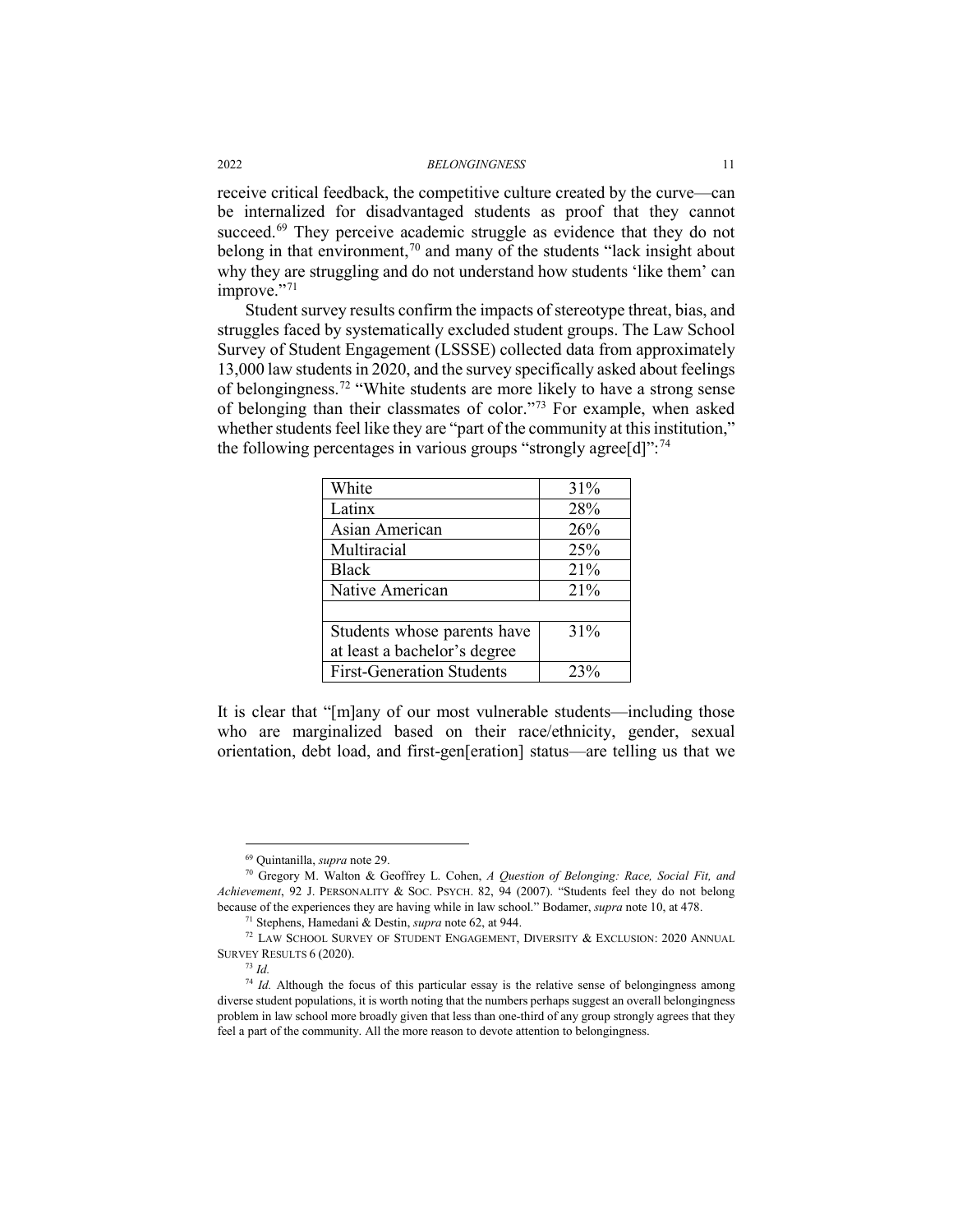need to do more to show we value them, to prove they belong, to make them comfortable in legal education and the legal profession."[75](#page-11-0)

#### IV. HOW TO NURTURE AND SUPPORT BELONGINGNESS

This section identifies ways institutions and individual professors can inculcate a sense of belonging throughout the law school experience. Before discussing possible remedies, some caveats are necessary.

Although beyond the scope of this article, the primary and most important work law school professors and administrators can do to create welcoming and safe places for minoritized students is to alleviate their own bias.[76](#page-11-1) "[A]ll law professors have an obligation to take affirmative steps to acknowledge and mitigate their biases to avoid perpetuating the harm that law school and other areas of our institutions cause to Black and other underrepresented students."[77](#page-11-2) Faculty members must be willing to take risks and be vulnerable. Without this necessary but difficult work, any other efforts to connect with minoritized student populations will be pointless and have the potential to cause additional harm.

Additionally, a major hindrance for minoritized students to feel they belong in law school is the systematic exclusion of those populations from the narrative of the law in general. The pedagogical foundation of legal education relies on precedents that are anything but neutral and instead are centered on white culture and experiences, including centuries of racist and exclusionary history. The solutions offered below are important steps to increasing belongingness, though they often do not address the underlying structure of legal education.

Finally, I recognize that this essay paints with a broad brush to include many minoritized population groups, each with vastly different history and challenges. In doing so, I want to stress the importance of belongingness for all students, regardless of their backgrounds, and I hope to ignite many conversations about various student groups. I am not intending to minimize

<span id="page-11-0"></span> <sup>75</sup> Laura Bagby, *Law Schools Can Create More Inclusive Environments, New Study Finds*, 2CIVILITY (Oct. 8, 2020), https://www.2civility.org/law-schools-can-create-more-inclusiveenvironments-new-study-finds/.

<span id="page-11-1"></span><sup>76</sup> Anastasia M. Boles, *Seeking Inclusion from the Inside Out: Towards a Paradigm of Culturally Proficient Legal Education*, 11 CHARLESTON L. REV. 209, 214–15 (2017). *See generally* Anne D. Gordon, *Better Than Our Biases: Using Psychological Research to Inform Our Approach to Inclusive, Effective Feedback*, 27 CLINICAL L. REV. 195 (2021) ("In order to mitigate our biases, we must first acknowledge that we have them; both our cognitive biases as a result of being human, and the implicit biases as a result of living in a white supremacist (and misogynist, ableist, and homophobic) culture. Acknowledging these biases is critical because such biases affect our interactions with our students by interfering with our teaching, our students' learning, and the opportunities that all of our students deserve. It is therefore imperative that law professors take affirmative steps to mitigate our cognitive and implicit biases.").

<span id="page-11-2"></span><sup>77</sup> Anne Gordon, *Debias Yourself to Debias Your Teaching*, INSIDE HIGHER ED (Mar. 19, 2021), https://www.insidehighered.com/views/2021/03/19/mitigating-implicit-bias-classroom-opinion.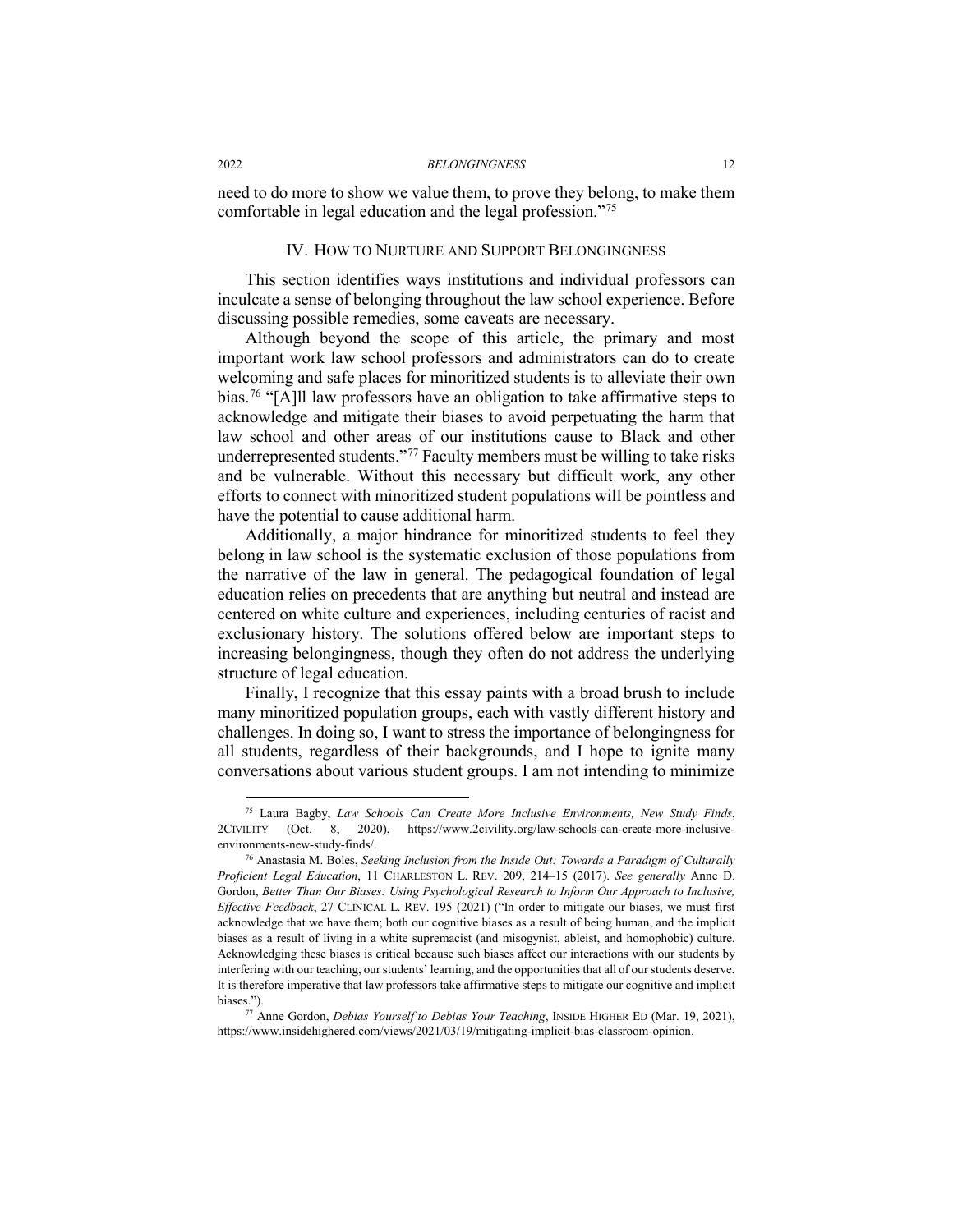or diminish the distinctive challenges of students from different backgrounds or to ignore the unique struggles presented by intersectionality of group membership. I recognize that minoritized groups may experience the isolation and exclusion in legal education in wildly different ways and that the effectiveness of any interventions suggested below may vary based on the student populations.

#### A. *Before Matriculation*

Messaging designed to encourage belongingness can begin even before the students arrive on campus or start classes. Summer bridge programs designed for historically excluded populations can introduce students to the law school environment, provide social and academic support for them, and jump start their relationships with peers and faculty members, $78$  all of which contribute to a sense of belonging within the institution. Law schools can also celebrate the achievements and backgrounds of the incoming class by sharing news of admitted students on social media and highlighting their individual and collective diversity.[79](#page-12-1)

Law school marketing and promotional materials can also initiate conversations about belongingness. The message could be as simple as "You Belong Here" as part of a general marketing campaign or, perhaps more effectively, sent to individual students from often excluded communities.<sup>80</sup> This sincere statement can assure students that they are an important part of the law school family, which contributes to a sense of belonging. $81$ 

<span id="page-12-5"></span>New student orientation programs, usually held right before classes start, can be another place to nurture a sense of belonging by facilitating relationships among the students with each other and with law school faculty and staff.[82](#page-12-4) "One aspect of belonging or feeling a sense of membership on a

<span id="page-12-0"></span> <sup>78</sup> Schelbe et al., *supra* note [62,](#page-9-9) at 63; *see also LSAC Prelaw Undergraduate Scholars (PLUS) Programs*, LAW SCH. ADMISSION COUNCIL, https://www.lsac.org/discover-law/diversity-lawschool/prelaw-undergraduate-scholars-plus-programs (last visited Mar. 6, 2022) (discussing generally the Law School Admission Council's Prelaw Undergraduate Scholars Program).

<sup>79</sup> STRAYHORN, *supra* not[e 1,](#page-2-2) at 138.

<span id="page-12-2"></span><span id="page-12-1"></span><sup>80</sup> *Id.* at 170; *see also* Hausmann et al., *supra* not[e 42,](#page-6-14) at 665–66 ("[S]ending correspondence and paraphernalia to students to emphasize their valued membership in the college community . . . had the intended effect on sense of belonging for white students . . . . Sense of belonging and persistence of African American students, however, were unaffected by the intervention."). However, "[w]hile some institutions might find it tempting to resort to just telling students, 'you belong here,' . . . outreach efforts need to go deeper to be effective." Johnson, *supra* note [24.](#page-5-9)

<span id="page-12-3"></span><sup>81</sup> Debra Cureton & Phil Gravestock, *'We Belong': Differential Sense of Belonging and Its Meaning for Different Ethnicity Groups in Higher Education*, 12 COMPASS: J. LEARNING & TEACHING 1, 7 (2019).<br><sup>82</sup> *See* LIZ THOMAS, BUILDING STUDENT ENGAGEMENT AND BELONGING IN HIGHER EDUCATION

<span id="page-12-4"></span>AT A TIME OF CHANGE: FINAL REPORT FROM THE WHAT WORKS? STUDENT RETENTION & SUCCESS PROGRAMME 24–26 (2012) (discussing the impact of a summer introductory event on retention and success); STRAYHORN, *supra* note [1,](#page-2-2) at 136 (noting the importance of socialization between graduate students and professors).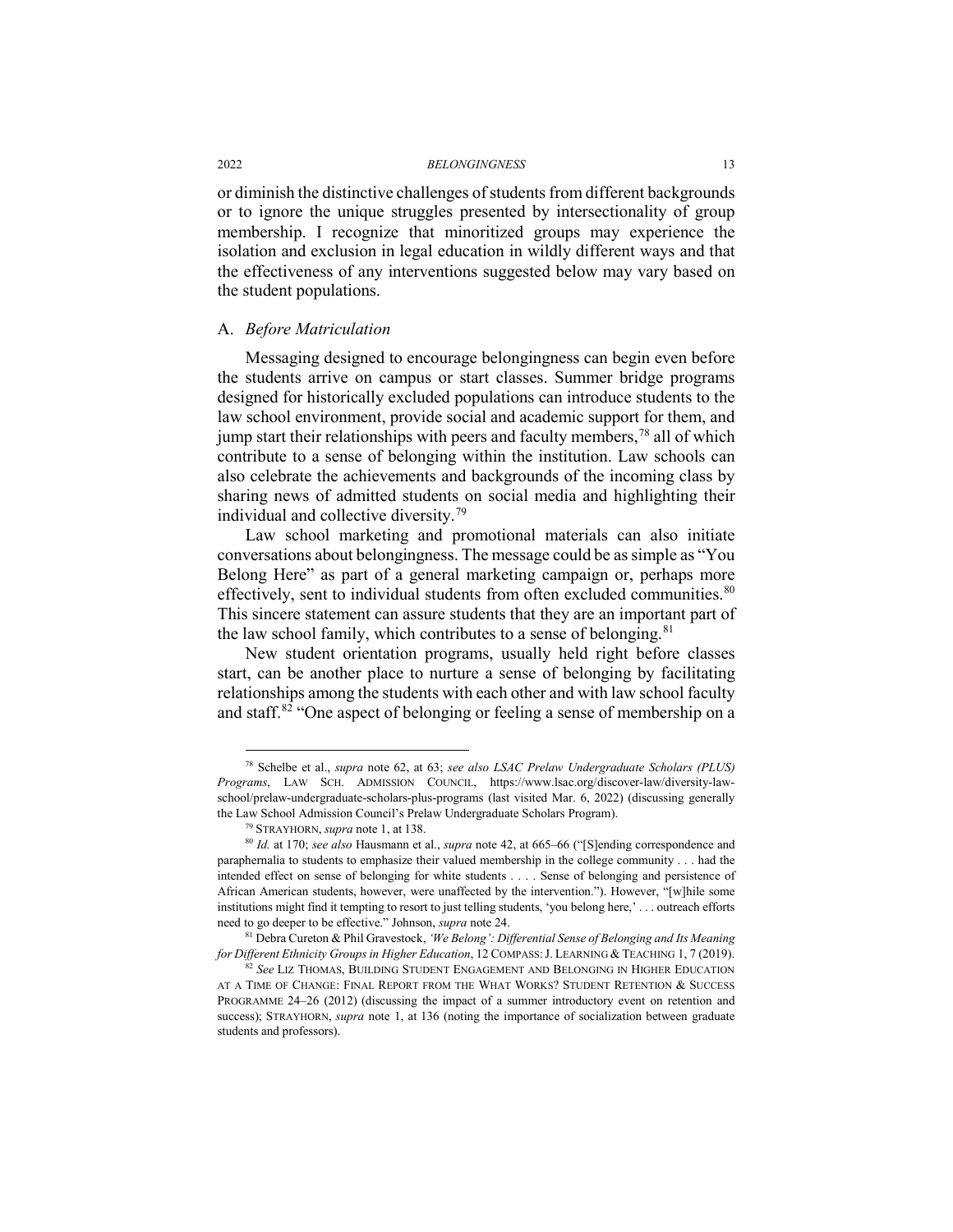college campus is merely *feeling part of* something and knowing something about the place."[83](#page-13-0) Orientation is a good time to introduce students to the history, values, and traditions of the school so they can start classes feeling like "insiders" in the legal community.<sup>[84](#page-13-1)</sup>

It is also important in orientation to be mindful of the faces and voices the students encounter as part of their earliest law school classroom experiences. If faculty of color are a prominent part of the orientation program,<sup>[85](#page-13-2)</sup> it reinforces to students that the people of color are leaders and authorities in their profession. On the other hand, not including faculty of color in orientation programming can exacerbate feelings of isolation and alienation.

Finally, orientation is the perfect time to convey that the transition into law school is difficult and that many people doubt their ability to succeed and to belong.<sup>[86](#page-13-3)</sup> This messaging at the outset can help students interpret struggles they may soon face as a natural part of the process and not so much as a personal weakness.[87](#page-13-4)

#### B. *Relationships Upon Arrival*

Because the nature of belongingness is relational, students will benefit from being members of a group that will care for and support them.<sup>[88](#page-13-5)</sup> Thus, to the extent the law school can facilitate relationships between and among students, faculty, and staff, group membership can increase everyone's sense of belonging.

Law schools can encourage students to bond with their peers by creating small study groups that may allow for organic introductions and built-in membership from the start.<sup>[89](#page-13-6)</sup> Group assignments in class or other collaborative course work might serve a similar purpose.<sup>90</sup> Beyond academic groups, however, meaningful student involvement in campus activities can increase feelings of belonging.<sup>[91](#page-13-8)</sup> Clubs, organizations, affinity groups,

 <sup>83</sup> STRAYHORN, *supra* not[e 1,](#page-2-2) at 166.

<span id="page-13-1"></span><span id="page-13-0"></span><sup>&</sup>lt;sup>84</sup> "Socialization matters because it produces certain outcomes that move individuals from being perpetual 'outsiders' to valued 'insiders'—that is, bone fide members of a group or society to which they belong." *Id.* at 132. Although take caution: it may be that the history, values, and traditions of an institutions can be the very things that negate belongingness for student groups not reflected in that history.

<span id="page-13-2"></span><sup>&</sup>lt;sup>85</sup> Participation by faculty members of color is important and vital to the work of belongingness, but I do acknowledge the burden imposed by asking faculty members of color to take on yet another service obligation in the name of diversity.

<span id="page-13-8"></span><span id="page-13-7"></span><span id="page-13-6"></span><span id="page-13-5"></span><span id="page-13-4"></span><span id="page-13-3"></span><sup>86</sup> *See* Yeager et al., *supra* note [53,](#page-8-13) at E3341 (noting that "challenges in the transition are common and not cause to doubt one's prospects of belonging and success").

<sup>87</sup> *Id.*

<sup>88</sup> STRAYHORN, *supra* not[e 1,](#page-2-2) at 4.

<sup>89</sup> Standlee, *supra* not[e 59.](#page-8-14)

<sup>90</sup> *Id.*; THOMAS, *supra* not[e 82,](#page-12-5) at 52*.*

<sup>91</sup> STRAYHORN, *supra* note 1, at 22.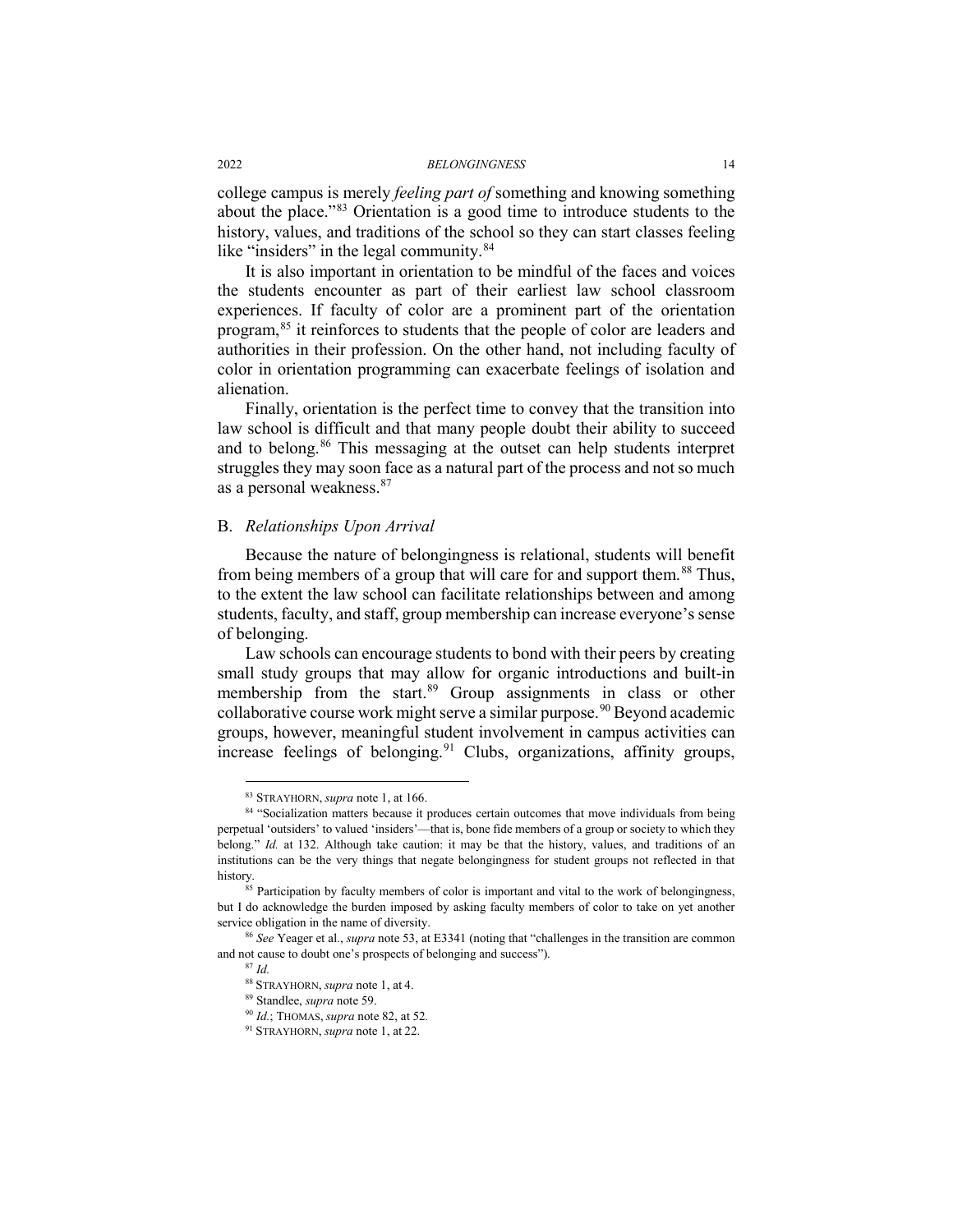intramural sports teams, and student government allow students to connect to others with shared interests and affirm their own identity, interests, and values.<sup>[92](#page-14-0)</sup> A building-wide book club, for example, might give students and faculty a shared experience to talk about. $93$  Involvement in these activities reinforces "a feeling among students that they matter to others and others depend on them, which are main features of students' sense of belonging."[94](#page-14-2)

In addition to relationships with peers, positive relationships with faculty members can enhance a student's sense of belonging.<sup>[95](#page-14-3)</sup> Indeed "the more often students have out-of-classroom interactions (e.g., office visits) with their university teachers, the better the quality of the relationship and the more connected the students to the university."[96](#page-14-4) Law schools can create opportunities for meaningful interaction between students and professors outside of the classroom, including social gatherings, a brown-bag lecture series, common areas where faculty and students can congregate, or even faculty-student research collaborations.<sup>[97](#page-14-5)</sup> "Engaging others in meaningful activities of this sort nurtures graduate students' sense of belonging and ensures their success."[98A](#page-14-6)dditionally, faculty members—all faculty members, not just the already-overburdened female faculty of color—can make a point to check in with students periodically, even by sending a short email, to offer support and encouragement.<sup>[99](#page-14-7)</sup>

#### C. *In the Classroom*

Professors can do a variety of things in the classroom that can facilitate students' academic success but also reassure them that they belong in this learning space. "Simple efforts to establish a welcoming atmosphere in the early days and weeks of class can help students feel more comfortable, included, and confident."[100](#page-14-8) Professors who encourage student participation and interaction, who are organized, and who demonstrate warmth and

 <sup>92</sup> *Id.* at 146–47.

<sup>93</sup> *Id.* at 168.

<sup>94</sup> *Id.* at 152.

<span id="page-14-3"></span><span id="page-14-2"></span><span id="page-14-1"></span><span id="page-14-0"></span><sup>95</sup> PENNY J. BURKE ET AL., CAPABILITY, BELONGING AND EQUITY IN HIGHER EDUCATION: DEVELOPING INCLUSIVE APPROACHES, THE UNIV. OF NEWCASTLE, AUSTL. 1, 51 (2016). For some students, including many first-generation students, relationships with faculty members "may be the most significant connections that they will make when it comes to academic success." Standlee, *supra* note [59.](#page-8-14)

<span id="page-14-8"></span><span id="page-14-7"></span><span id="page-14-6"></span><span id="page-14-5"></span><span id="page-14-4"></span><sup>96</sup> Gerda Hagenauer & Simone E. Volet, *Teacher-Student Relationship at University: An Important Yet Under-Researched Field*, OXFORD REV. EDUC. 370, 373 (2014).

<sup>97</sup> STRAYHORN, *supra* note 1, at 136–37.

<sup>&</sup>lt;sup>98</sup> *Id.* at 138.<br><sup>99</sup> Murphy et al., *supra* note 45.

<sup>&</sup>lt;sup>100</sup> OHIO STATE UNIV., *supra* not[e 41.](#page-6-13)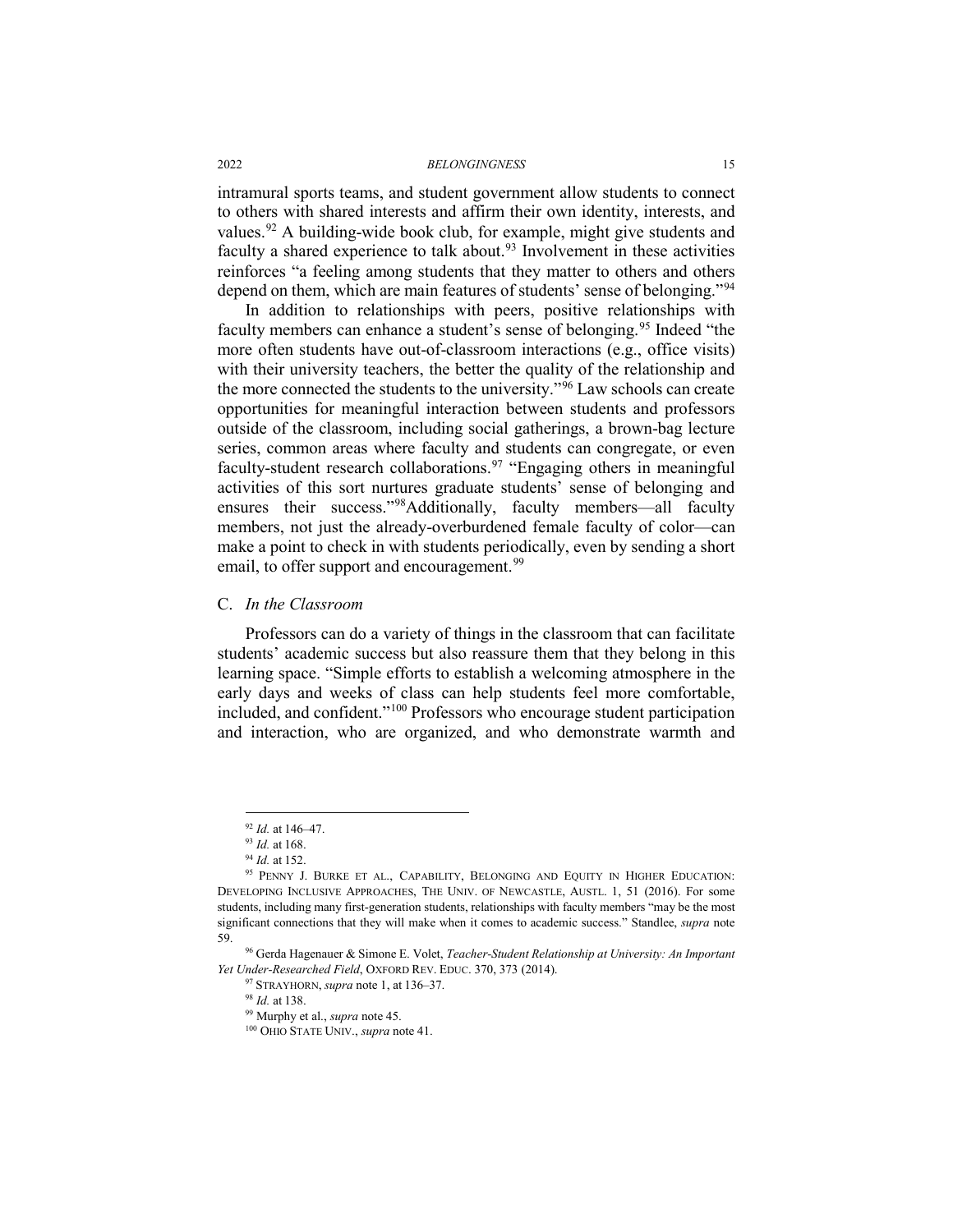<span id="page-15-0"></span>openness,<sup>[101](#page-15-2)</sup> positively impact students' sense of belonging.<sup>[102](#page-15-3)</sup> Professors can create a positive welcoming atmosphere by sharing encouraging messages about student success<sup>[103](#page-15-4)</sup> and communicating that professors have high standards and believe that students can meet those standards.<sup>[104](#page-15-5)</sup>

<span id="page-15-1"></span>Good teaching practices also help students feel comfortable in the classroom and contribute to feelings of belongingness, particularly for students from traditionally minoritized groups.<sup>[105](#page-15-6)</sup> For example, it is important that professors learn students' names and pronounce them correctly,<sup>[106](#page-15-7)</sup> have clear grading policies and transparent assessment mechanisms, <sup>[107](#page-15-8)</sup> and provide prompt and thorough feedback.<sup>[108](#page-15-9)</sup> "[I]nclusive legal curriculum and transformative pedagogy will not only enrich students' learning, but will encourage students from all backgrounds to contribute and to feel that their contributions are valued."<sup>[109](#page-15-10)</sup>

Responding to conflict or objectionable behavior can reassure students that the classroom is meant to be a respectful space for learning and development.<sup>[110](#page-15-11)</sup> "The training and support for faculty as effective and inclusive facilitators in the classroom will send students, especially minoritized students, the encouraging message of inclusivity to counter marginalizing experiences and concerns."<sup>[111](#page-15-12)</sup>

<span id="page-15-7"></span>2021). 106 *Id.*; BAME, *supra* note [25,](#page-5-11) at 45; Michael T. Gibson, *A Critique of Best Practices in Legal Education: Five Things All Law Professors Should Know*, 42 U. BALT. L. REV. 1, 72 n.412 (2012) (citing Judith A. Sanders & Richard L. Wiseman, *The Effects of Verbal and Nonverbal Teacher Immediacy on Perceived Cognitive, Affective, and Behavioral Learning in the Multicultural Classroom*, 39 COMM. EDUC. 341, 348 (1990) ("describing that a study of 952 college students in Western universities found that using student names and maintaining eye contact with them were 'significantly related to behavioral learning for all four ethnic groups, i.e., Asian, [B]lack, Hispanic, and [w]hite'")).

<span id="page-15-2"></span> <sup>101</sup> *See* Emily Grant, *Beyond Best Practices: Lessons from Tina Stark About the First Day of Clas*s, 95 OR. L. REV. 397, 405–406 (2017) (discussing ways to develop rapport with students starting on the first day of class).

<span id="page-15-3"></span><sup>102</sup> *Id.*; *see generally* Scott Freeman, David Haak & Mary Pat Wenderoth, *Increased Course Structure Improves Performance in Introductory Biology*, 10 CBE LIFE SCIS. EDUC. 175 (2011) (discussing how course structure can positively impact student performance). 103 OHIO ST. UNIV., *supra* not[e 41.](#page-6-13)

<span id="page-15-5"></span><span id="page-15-4"></span><sup>104</sup> Murphy & Boucher, *supra* note [45;](#page-7-5) *see also* Grant, *supra* not[e 101,](#page-15-0) at 419–20 (providing an example of how to communicate to students a professor's high standards for the semester).

<span id="page-15-6"></span><sup>105</sup> MASS. INST. OF TECH., *Academic Belonging*, TEACHING + LEARNING LAB, https://tll.mit.edu/teaching-resources/inclusive-classroom/academic-belonging/ (last visited Nov. 24,

<sup>107</sup> Standlee, *supra* not[e 59;](#page-8-14) MASS. INST. OF TECH., *supra* not[e 105.](#page-15-1)

<sup>108</sup> MASS. INST. OF TECH., *supra* not[e 105;](#page-15-1) OHIO STATE UNIV., *supra* not[e 41.](#page-6-13)

<sup>109</sup> Bodamer, *supra* not[e 10,](#page-3-13) at 479.

<span id="page-15-12"></span><span id="page-15-11"></span><span id="page-15-10"></span><span id="page-15-9"></span><span id="page-15-8"></span><sup>110</sup> OHIO ST. UNIV., *supra* not[e 41.](#page-6-13) "Research shows that students will take cues from teachers about how to react in tense moments, therefore, ignoring challenging behavior can further marginalize students, and squander opportunities to promote mutual understanding and dispel stereotypes." BAME,*supra* note [25,](#page-5-11) at 45.

<sup>111</sup> Bodamer, *supra* not[e 10,](#page-3-13) at 479.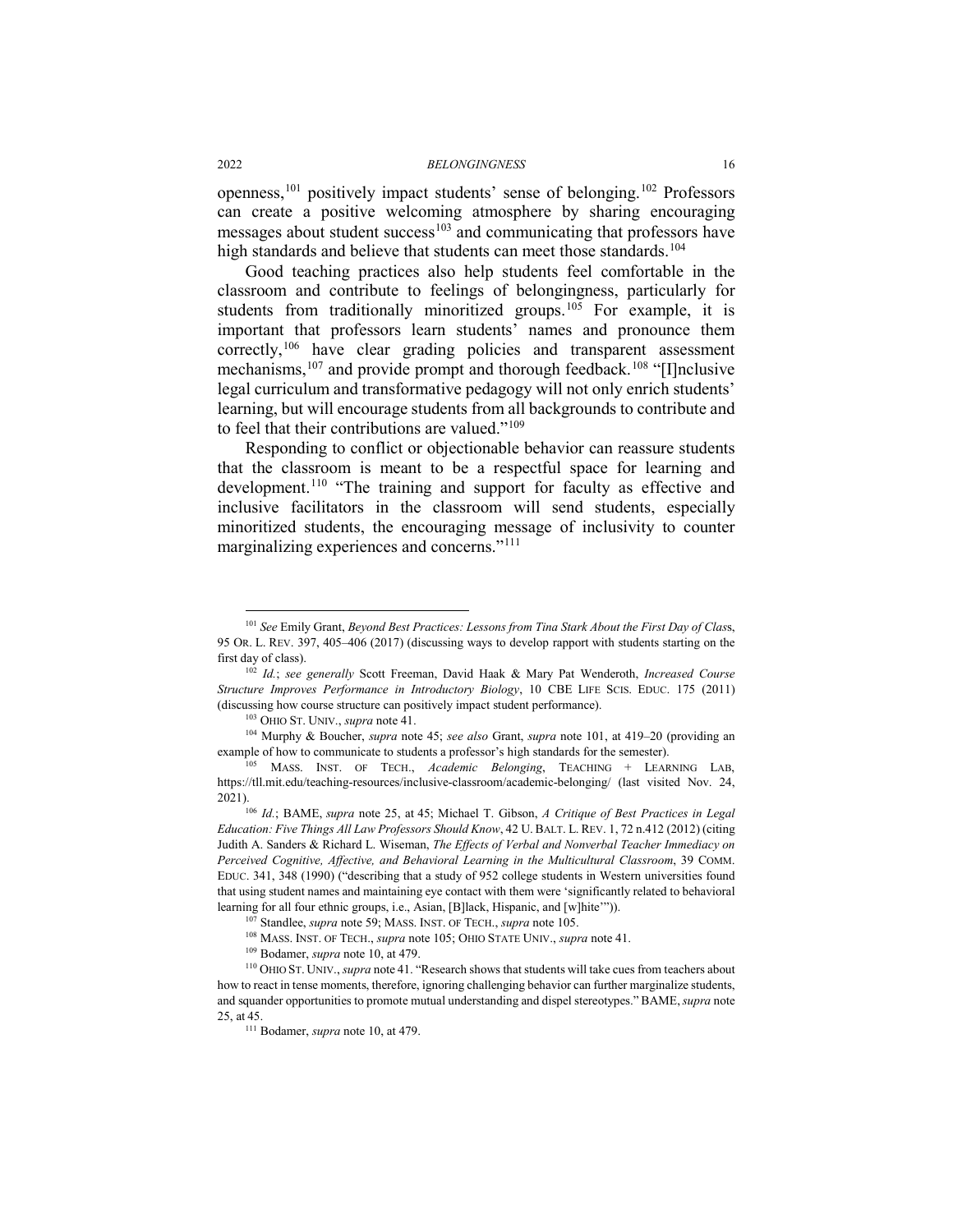Finally, "microaffirmations" in and out of the classroom can positively impact students' sense of belonging within their academic communities.<sup>[112](#page-16-0)</sup> Microaffirmations are "tiny acts of opening doors to opportunity, gestures of inclusion and caring, and graceful acts of listening."[113](#page-16-1) These gestures replace the hostility and damage of microaggressions<sup>[114](#page-16-2)</sup> with positive messages of excellence and inclusion.<sup>[115](#page-16-3)</sup> Examples include engaging in active listening, affirming emotional responses of students, validating student experiences, or giving explicit credit to students for ideas or comments.[116](#page-16-4) If appropriate, professors could also highlight experiences of minoritized or first-generation students that may be relevant to the class discussion as a signal of belonging.<sup>[117](#page-16-5)</sup>

#### D. *Academic Help Beyond the Classroom*

Professors, advisors, and academic support professionals who provide academic help contribute to a student's sense of belonging by shoring up skills necessary to succeed in law school, while at the same time reinforcing the message that the student belongs in the profession.<sup>[118](#page-16-6)</sup> Faculty members can promote a growth mindset in students, to give them resilience in the face of academic challenges, by encouraging and applauding effort over innate intelligence.[119](#page-16-7) Moreover, academic support professionals are often "in the frontline of developing, strengthening, and securing . . . students in positive relationships with others throughout [the] law school's learning communities," and those relationships promote belonging.<sup>[120](#page-16-8)</sup>

<span id="page-16-0"></span> <sup>112</sup> Mica Estrada et al., *The Influence of Microaffirmations on Undergraduate Persistence in Science Career Pathways*, 18 CBE—LIFE SCIS. EDUC. 1, 13 (2019).<br><sup>113</sup> Mary Rowe, *Micro-Affirmations & Micro-Inequities*, 1 J. OF THE INT'L OMBUDSMAN ASS'N 45,

<span id="page-16-1"></span><sup>46 (2008).</sup> They are "small acts, which are often ephemeral and hard-to-see, events that are public and private, often unconscious but very effective, which occur wherever people wish to help others to succeed." *Id.*

<span id="page-16-2"></span><sup>114</sup> Microaggressions are "brief and commonplace daily verbal, behavioral, or environmental indignities, whether intentional or unintentional, that communicate hostile, derogatory, or negative racial slights and insults toward people of color." Derald Wing Sue et al., *Racial Microaggressions in Everyday Life: Implications for Clinical Practice*, 6 AM. PSYCH. 271, 271 (2007). 115 Candice Powell, Cynthia Demetriou & Annice Fisher, *Micro-Affirmations in Academic* 

<span id="page-16-3"></span>*Advising: Small Acts, Big Impact*, 15 MENTOR: AN ACAD. ADVISING J. (2013), https://journals.psu.edu/mentor/article/view/61286/60919.

<sup>116</sup> BAME, *supra* not[e 25,](#page-5-11) at 46.

<sup>117</sup> Standlee, *supra* not[e 59.59](#page-8-14)

<span id="page-16-6"></span><span id="page-16-5"></span><span id="page-16-4"></span><sup>&</sup>lt;sup>118</sup> "[I]f you accept that one's mind is a major battlefield for belonging where many thoughts arise leading one to be uncertain about whether or not they belong, then one way to help facilitate belonging is to reduce such uncertainties, strengthen confidence, and affirms one's belief that they belong in college." STRAYHORN, *supra* not[e 1,](#page-2-2) at 169.

<sup>119</sup> MASS. INST. OF TECH., *supra* not[e 105.](#page-15-1)

<span id="page-16-8"></span><span id="page-16-7"></span><sup>120</sup> Steven Foster, *The Importance of Relationships in Enhancing Belonging and Academic Achievement*, LAW SCH. ACAD. SUPPORT BLOG (Aug. 29, 2019), https://lawprofessors.typepad.com/academic\_support/2019/08/on-belonging.html.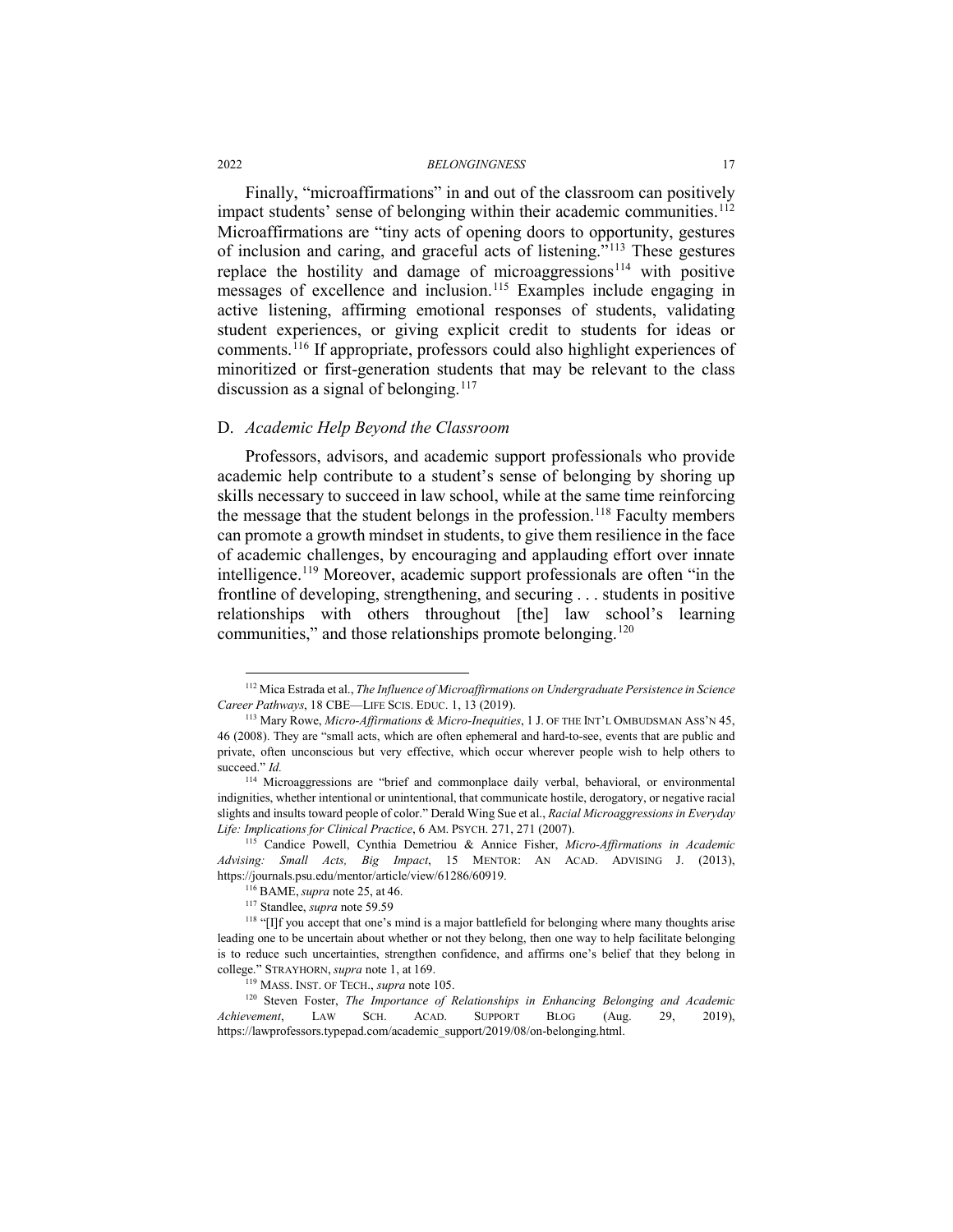The terminology used in talking to academically struggling students can affect whether and how students see themselves as legitimate members of the community.[121](#page-17-0) "Advisors, counselors, and faculty alike would do well to avoid labeling students in ways that diminish their sense of efficacy and self: at-risk, endangered, high-risk, troubled, borderline, illegal, alien, and more."[122](#page-17-1) Even terminology used in academic probation letters can influence students' feelings about their abilities to succeed: "framing probation as a process not a label, communicating 'you're not the only one,' acknowledging specific, valid reasons students can struggle in college, and offering hope for returning to good standing."[123](#page-17-2)

#### E. *Overall Institutional Inclusivity*

"[I]nstitutions should place greater emphasis on valuing students from all backgrounds, creating an inclusive community, and integrating diversity into the curriculum."[124](#page-17-3)Having a culturally engaged campus humanizes the student experience and reinforces messages of belonging as a member of a diverse community.<sup>[125](#page-17-4)</sup>

A law school can focus on inclusive practices within the classroom, including "the ways in which pedagogy, curricula and assessment are designed and delivered to engage students in learning that is meaningful, relevant and accessible to all . . . embrac[ing] a view of the individual and individual difference as the course of diversity that can enrich the lives and learnings of others."<sup>[126](#page-17-5)</sup> For example, students from diverse backgrounds can discuss how differences shape their experience in school and in the world generally.[127](#page-17-6) This conversation can "increase[] intergroup understanding and collaboration, empathy, and civic engagement."[128](#page-17-7)Classrooms that are inclusive, and by definition not exclusionary, increase a student's sense of belonging.[129](#page-17-8)

 <sup>121</sup> STRAYHORN, *supra* not[e 1,](#page-2-2) at 168.

<sup>122</sup> *Id.* at 169–70.

<span id="page-17-2"></span><span id="page-17-1"></span><span id="page-17-0"></span><sup>123</sup> Greg Walton & Timothy Wilson, *"Psychologically Attuned" Academic Probation Letters Decreased Feelings of Shame and Stigma and Improved Academic Behaviors Among College Students*, WISE INTERVENTIONS, https://www.wiseinterventions.org/posters/psychologically-attuned-academicprobation-letters-decreased-feelings-of-shame-and-stigma-and-improved-academic-behaviors-amongcollege-students-over-a-year (last visited Apr. 14, 2022) (citing Shannon T. Brady, A Scarlet Letter? Institutional Messages About Probation Can but Need Not, Elicit Shame and Stigma (August 2017) (Ph.D. dissertation, Stanford University)). 124 Petzold, *supra* not[e 72.](#page-10-6)

<span id="page-17-8"></span><span id="page-17-7"></span><span id="page-17-6"></span><span id="page-17-5"></span><span id="page-17-4"></span><span id="page-17-3"></span><sup>&</sup>lt;sup>126</sup> CHRISTINE HOCKINGS, INCLUSIVE LEARNING AND TEACHING IN HIGHER EDUCATION: A SYNTHESIS OF RESEARCH 1 (2010).

<sup>127</sup> Stephens et al., *supra* not[e 62,](#page-9-9) at 944.

<sup>128</sup> *Id.*

<sup>129</sup> MASS. INST. OF TECH., *supra* not[e 105.](#page-15-1)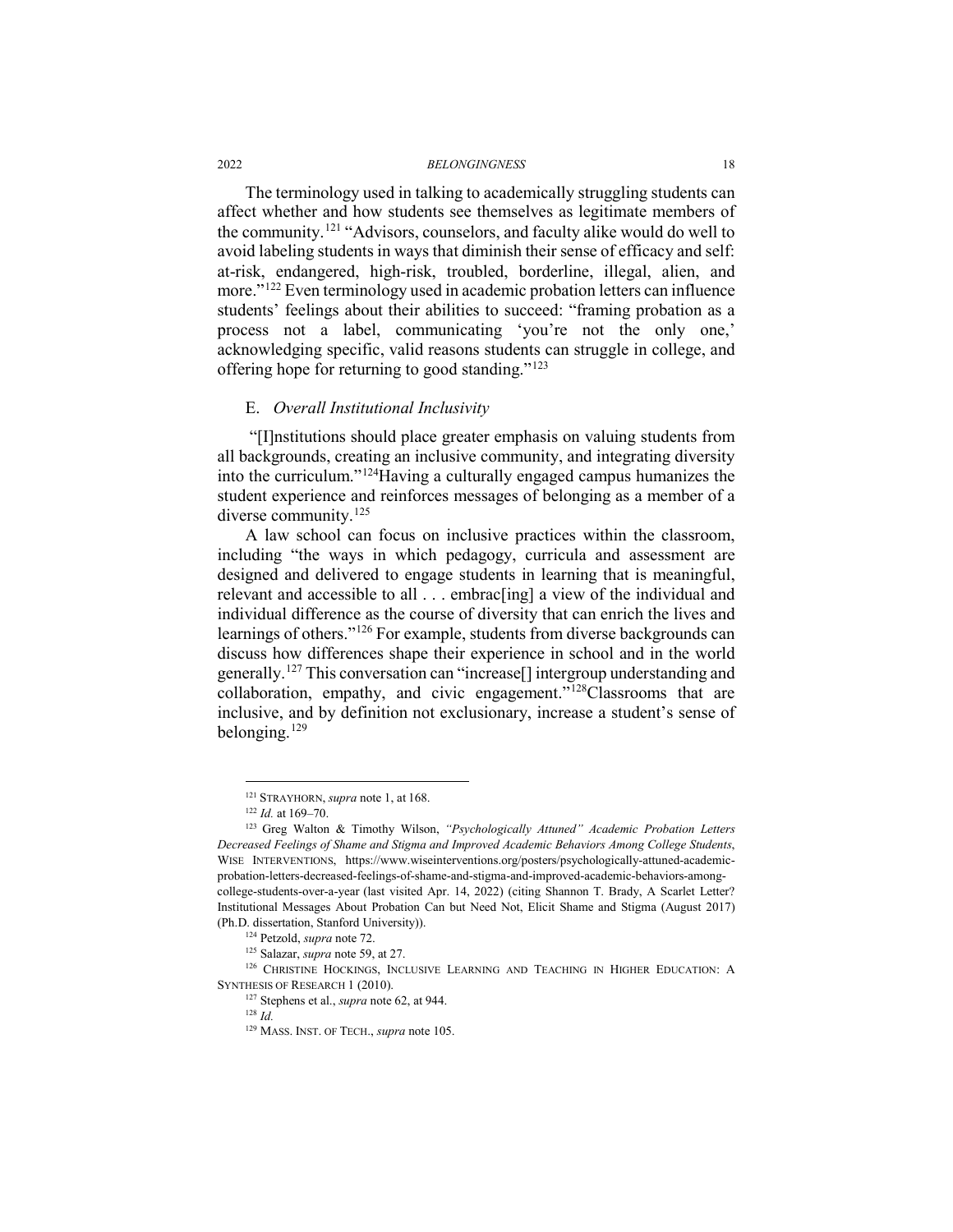Professors can model inclusive behavior by being precise with language and avoiding idioms, unnecessary jargon, or niche cultural references that might not be translated literally or that students of particular backgrounds might not understand.<sup>[130](#page-18-1)</sup> Similarly, professors would be well served to refraining from stereotypes about who does or does not belong in the profession.[131](#page-18-2) Symbols and objects in and around the classroom should also reflect diversity and inclusivity.<sup>[132](#page-18-3)</sup> For example, professors can create hypotheticals or images on PowerPoint slides that involve attorneys from a variety of different backgrounds.

<span id="page-18-0"></span>In addition to classroom practices, law schools can strive for an inclusive curriculum, "one where all students' entitlement to access and participate in a course is anticipated and taken into account.["133](#page-18-4) Such a curriculum will include courses studying different perspectives and readings from authors of a variety of backgrounds.<sup>[134](#page-18-5)</sup>

Finally, having faculty members and other role models that are also members of typically excluded groups can create an inclusive academic environment that fosters belongingness.<sup>135</sup> This is only true, however, if the diverse faculty members are a substantive and integral part of the school's programming and community events. Merely having faculty from underrepresented populations is not enough to signal to students that they belong. Valuing people just for their diversity is tokenism, but valuing people for who they are creates belonging.

#### F. *Belongingness Concerns*

The last category of interventions that support belongingness, although perhaps the most significant category in terms of effects on vulnerable student populations, is the idea of normalizing uncertainty and doubt about

<span id="page-18-1"></span><sup>130 &</sup>quot;Modeling inclusiveness can provide a power learning experience for all students." SUSAN A. AMBROSE ET AL., HOW LEARNING WORKS: SEVEN RESEARCH-BASED PRINCIPLES FOR SMART TEACHING 183 (2010).

<sup>131</sup> MASS. INST. OF TECH., *supra* not[e 105;](#page-15-1) Lewis et al., *supra* not[e 9,](#page-3-14) at 7.

<sup>132</sup> MASS. INST. OF TECH., *supra* not[e 105;](#page-15-1) Lewis et al., *supra* not[e 9,](#page-3-14) at 7.

<span id="page-18-4"></span><span id="page-18-3"></span><span id="page-18-2"></span><sup>&</sup>lt;sup>133</sup> HANNAH MORGAN & ANN-MARIE HOUGHTON, INCLUSIVE CURRICULUM DESIGN IN HIGHER EDUCATION: CONSIDERATIONS FOR EFFECTIVE PRACTICE ACROSS AND WITHIN SUBJECT AREAS 7 (2011). Kimberly M. Mutcherson, Co-Dean and Professor of Law at Rutgers Law School, urged law schools to "re-visit their curricula and note how they fail to adequately grapple with law as a tool of oppression (past and present)." Kimberly M. Mutcherson, *Foreword* to LAW SCHOOL SURVEY OF STUDENT ENGAGEMENT (LSSSE), 2020 ANNUAL SURVEY RESULTS 4.

<sup>134</sup> BAME, *supra* not[e 25,](#page-5-11) at 11; OHIO STATE UNIV., *supra* not[e 41.](#page-6-13)

<span id="page-18-6"></span><span id="page-18-5"></span><sup>135</sup> BAME, *supra* note [25,](#page-5-11) at 33; Johnson, *supra* note [24.](#page-5-9) Again, Dean Mutcherson advises law schools to "reflect on hiring, tenure, and promotion practices that reinforce a self-perpetuating elitism. Mutcherson, *supra* not[e 133,](#page-18-0) at 4.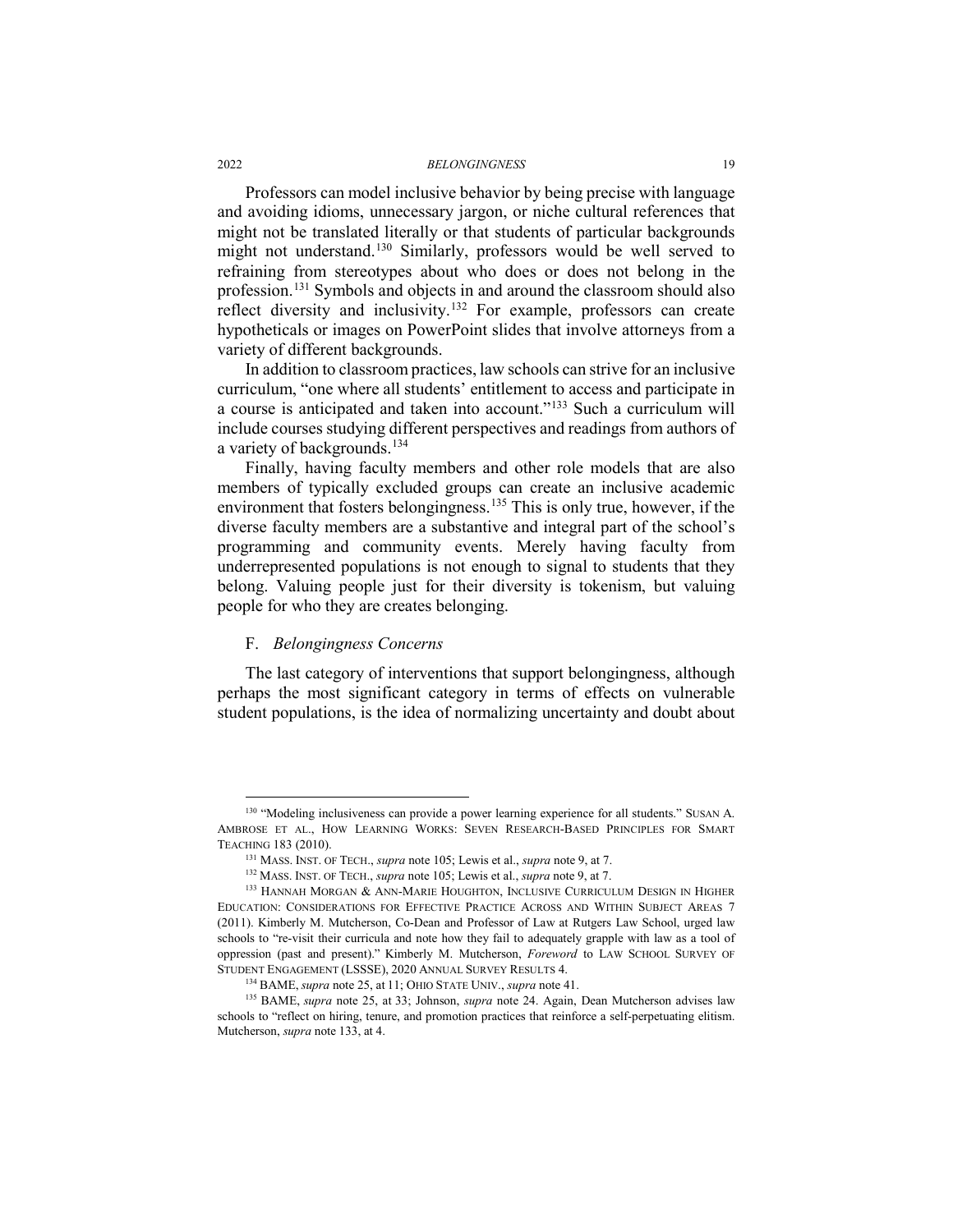belonging.[136](#page-19-1) Minoritized populations need to hear the message that people like them deserve to be in school and can succeed even through struggles.<sup>[137](#page-19-2)</sup> "The aim is to flip self-fulfilling expectations of nonbelonging and stereotype threat into ones of safety and belonging."<sup>[138](#page-19-3)</sup>

One way to normalize these challenges is to explicitly tell students that the struggles are common to many people and will dissipate over time.<sup>[139](#page-19-4)</sup> This conversation "provide[s] students a nonthreatening frame for interpreting the daily challenges of school."[140](#page-19-5) Additionally, it "deracialize[s] the meaning of hardship in college and the doubt about belonging that it can trigger"<sup>[141](#page-19-6)</sup> so that minoritized students are "less likely to view hardships and doubts as signs that they do not belong."[142](#page-19-7) Instead, students can attribute struggles to the natural academic transitions rather than their own failures or lack of belongingness. $143$ 

<span id="page-19-0"></span>Additionally, students about to graduate can share with incoming students how their diverse backgrounds shaped their academic experience and how they succeeded.<sup>[144](#page-19-9)</sup> Focusing this conversation on the influence of their backgrounds, rather than just on how they adjusted to school, provides greater benefit to incoming diverse students who might be worried about belonging.[145](#page-19-10)

Relatedly, two recent psychological studies suggest a specific intervention to normalize belongingness concerns and also provide a framework for minoritized students to see themselves in the academic environment. Both studies worked with underrepresented populations—one with first-generation students at a private university<sup>[146](#page-19-11)</sup> and the other with women in a male-dominated engineering program.[147](#page-19-12) In each study, the intervention featured people talking about how their background shaped their school experience and how they had and overcame concerns about

<sup>145</sup> *Id.*

<span id="page-19-1"></span> <sup>136</sup> Murphy et al., *supra* notes [45.](#page-7-5) "Social-belonging interventions often work by helping matriculating students understand common worries about fitting in and belonging as normal and temporary." Quintanilla & Erman, *supra* note [48,](#page-8-12) at 434.

<sup>137</sup> Stephens et al., *supra* not[e 62,](#page-9-9) at 944.

<sup>138</sup> Quintanilla & Erman, *supra* not[e 61,](#page-9-10) at 434.

<span id="page-19-5"></span><span id="page-19-4"></span><span id="page-19-3"></span><span id="page-19-2"></span><sup>139</sup> Hausmann et al., *supra* note [42,](#page-6-14) at 652; Walton & Cohen, *supra* not[e 34,](#page-6-0) at 1448 ("Concerns about belonging were thus represented as common at first, as temporary, and as due to the challenging nature of the college transition.").

<sup>140</sup> Walton & Cohen, *supra* not[e 34,](#page-6-0) at 1450.

<sup>141</sup> Walton & Cohen, *supra* not[e 70,](#page-10-7) at 94.

<sup>142</sup> MASS. INST. OF TECH., *supra* not[e 105.](#page-15-1)

<span id="page-19-12"></span><span id="page-19-11"></span><span id="page-19-10"></span><span id="page-19-9"></span><span id="page-19-8"></span><span id="page-19-7"></span><span id="page-19-6"></span><sup>143</sup> Gregory M. Walton et al., *Two Brief Interventions to Mitigate a "Chilly Climate" Transform Women's Experience, Relationships, and Achievement in Engineering*, 107 J. EDUC. PSYCH. 468, 469 (2014). 144 MASS. INST. OF TECH., *supra* not[e 105.](#page-15-1)

<sup>146</sup> Stephens et al., *supra* not[e 62,](#page-9-9) at 945.

<sup>147</sup> Walton et al., *supra* not[e 143,](#page-19-0) at 471.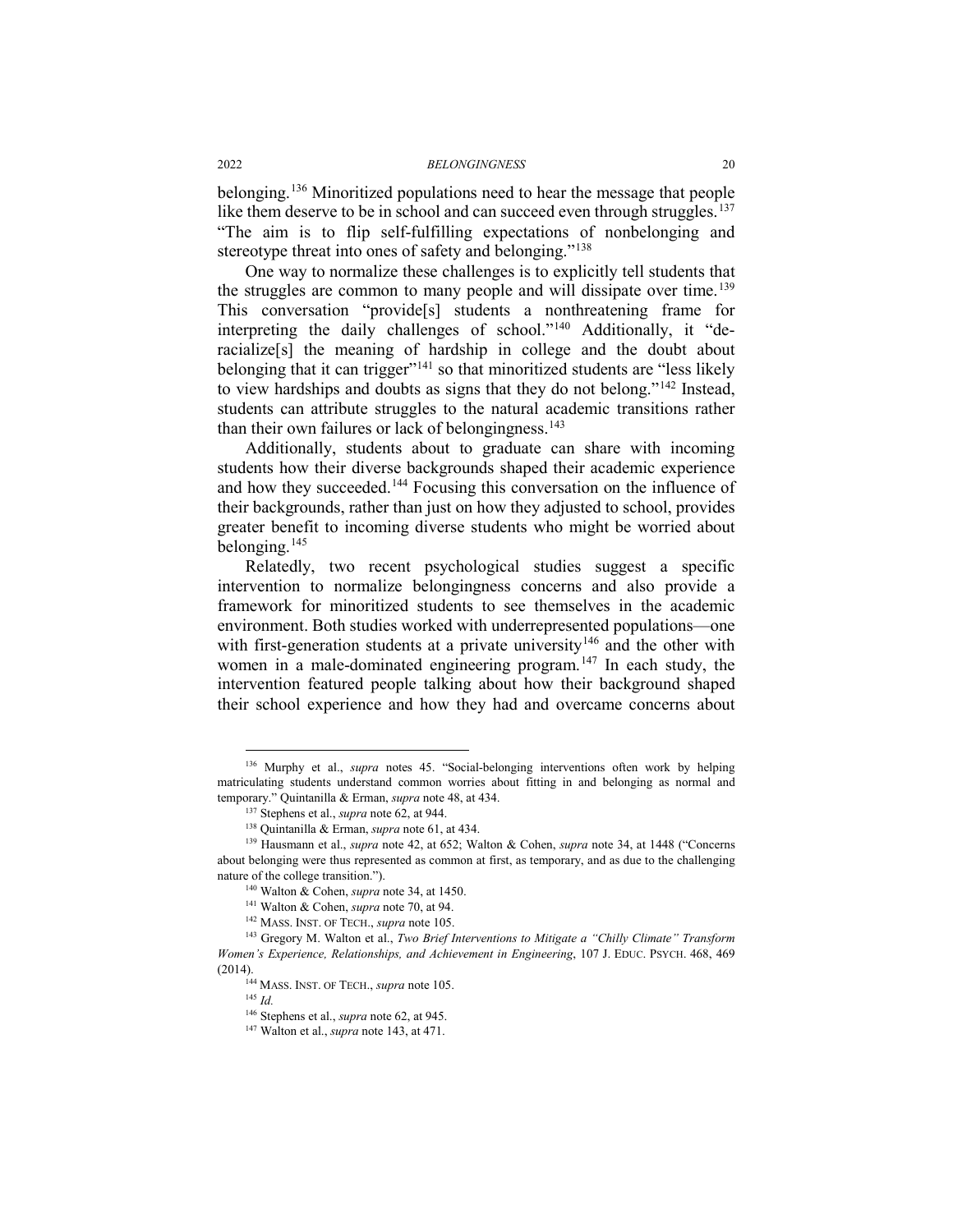belonging.<sup>[148](#page-20-0)</sup> After receiving that information, the participants in the study were asked to write a summary of what they had heard and also incorporate their own experience and story either in a video testimonial or letter to a future student.[149](#page-20-1) Both studies found the intervention helped the participants integrate into their programs with better psychological health and levels of engagement.[150](#page-20-2)

Law schools could replicate this intervention for incoming minoritized student groups. For example, a school could host a panel of third-year students who have diverse backgrounds in terms of race, gender, sexual orientation, religion, socio-economic status, first-generation status who are willing to share their experiences. Prior to the panel discussion, have members of the student body complete a survey so the results can be shared with the incoming students to set the stage. The survey could ask students to indicate the strength of their agreement or disagreement with statements related to belonging. For example:

- When I started law school:
	- o I worried about whether I would fit in.
	- o I worried about whether I would be taken seriously by professors or classmates.
	- o I worried about whether I would be respected in the law school environment.
	- o I was intimidated by professors.
	- o I was intimidated by my classmates.
	- o I felt confident that I had the ability to succeed.
- Now in my third year:
	- o I feel like I fit in.
	- o I am comfortable in the academic environment.
	- o I am confident that others view me in a positive light.
	- o I have made good friends with my classmates.
	- o I have good relationships with professors.
	- o I feel confident I can be a competent lawyer.

<span id="page-20-0"></span> <sup>148</sup> Stephens et al., *supra* not[e 62,](#page-9-9) at 945–46; Walton et al., *supra* not[e 143,](#page-19-0) at 472–73.

<span id="page-20-1"></span><sup>149</sup> Stephens et al., *supra* not[e 62,](#page-9-9) at 946; Walton et al., *supra* not[e 143,](#page-19-0) at 473.

<span id="page-20-2"></span><sup>150</sup> Stephens et al., *supra* not[e 62,](#page-9-9) at 949; Walton et al., *supra* not[e 143,](#page-19-0) at 481.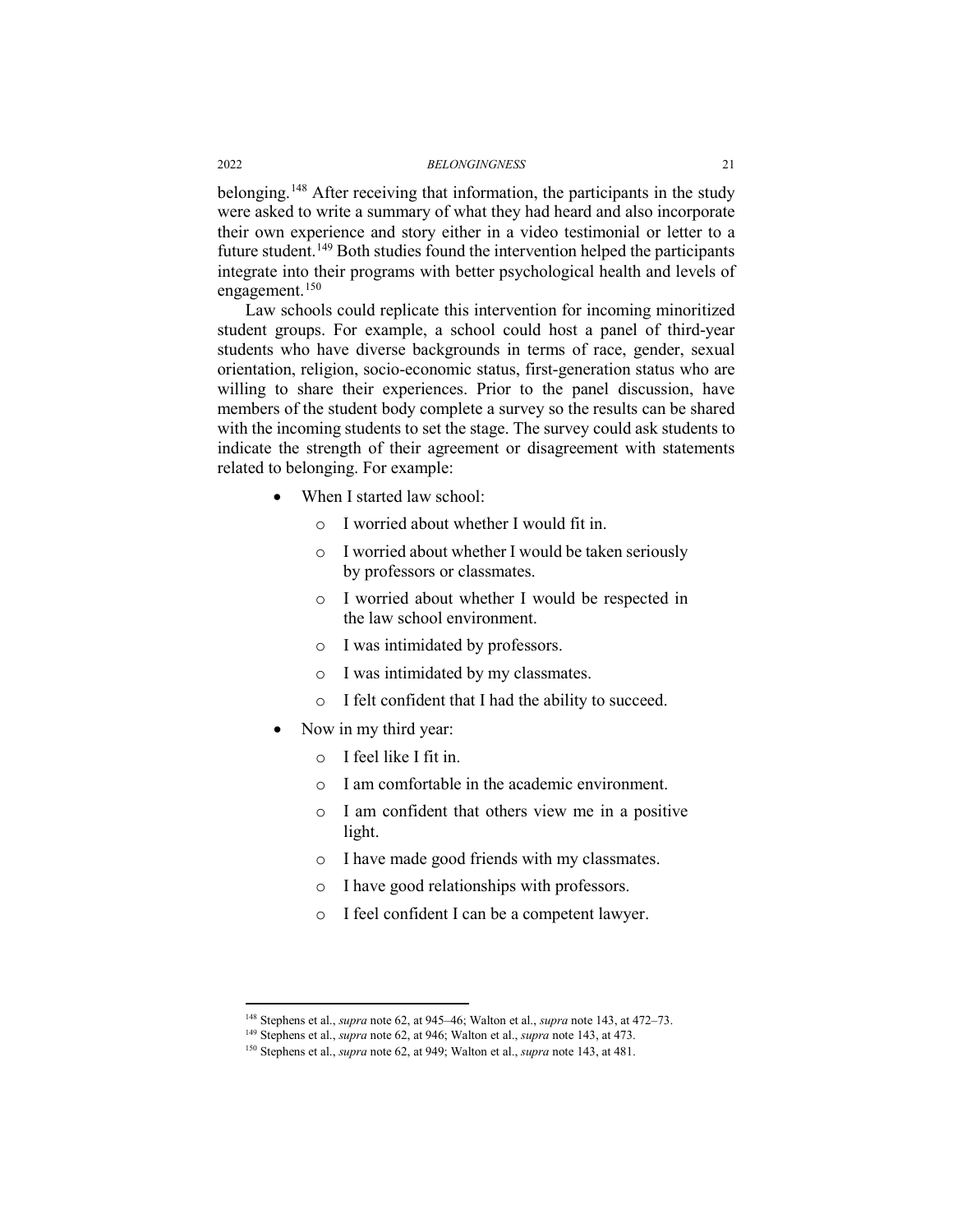After providing the results of this survey to the incoming students, highlight some important takeaways, including that many students initially question whether they belong in law school.

The panelist could present in person or answer questions in writing to be given to incoming students. But the focus of the conversation should be on how students' different backgrounds influenced their law school experience, how they came to feel like they belong at that institution and struggles they may have faced and overcome. Possible questions include:<sup>[151](#page-21-0)</sup>

- Students can have a wide variety of experiences with their transition to law school from many different backgrounds. Thinking back, what was the transition to law school like for you?
- What were your impressions of law school and how you might fit into the community when you first started? How did that change over time?
- Share some specific challenges about coming to law school. Can you provide an example of an obstacle you faced when you started law school and how you overcame it?
- What would you advise students with similar backgrounds as your own as they start law school?
- What experiences that you had prior to law school prepared you to excel in ways that you wouldn't have anticipated at the time?

As with all DEIB work, however, the burden cannot and should not fall on diverse populations alone. It is vital to educate students in the majority groups and then include them into the work of belongingness as well. Students from the majority population groups could join panel discussions to share work they did for themselves to increase community and belongingness for classmates who did not share their same dominant cultural experiences.

A final part of the intervention designed to help incoming students internalize the messages they heard is the "saying-is-believing" component.[152](#page-21-1) This step of the process requires the incoming students to do two things. First, write a brief summary of the presentation, both of the statistics from the survey and the panel discussion.<sup>[153](#page-21-2)</sup> They could also write

<span id="page-21-0"></span> <sup>151</sup> Adapted from Stephens et al., *supra* not[e 62,](#page-9-9) at 946.

<span id="page-21-1"></span><sup>152</sup> *Id.* at 946; Walton et al., *supra* not[e 143,](#page-19-0) at 473; René F. Kizilcec et al., *Closing Global* 

*Achievement Gaps in MOOCS*, 355 SCIENCE 251 (2017).

<span id="page-21-2"></span><sup>153</sup> Walton et al., *supra* not[e 143,](#page-19-0) at 473.